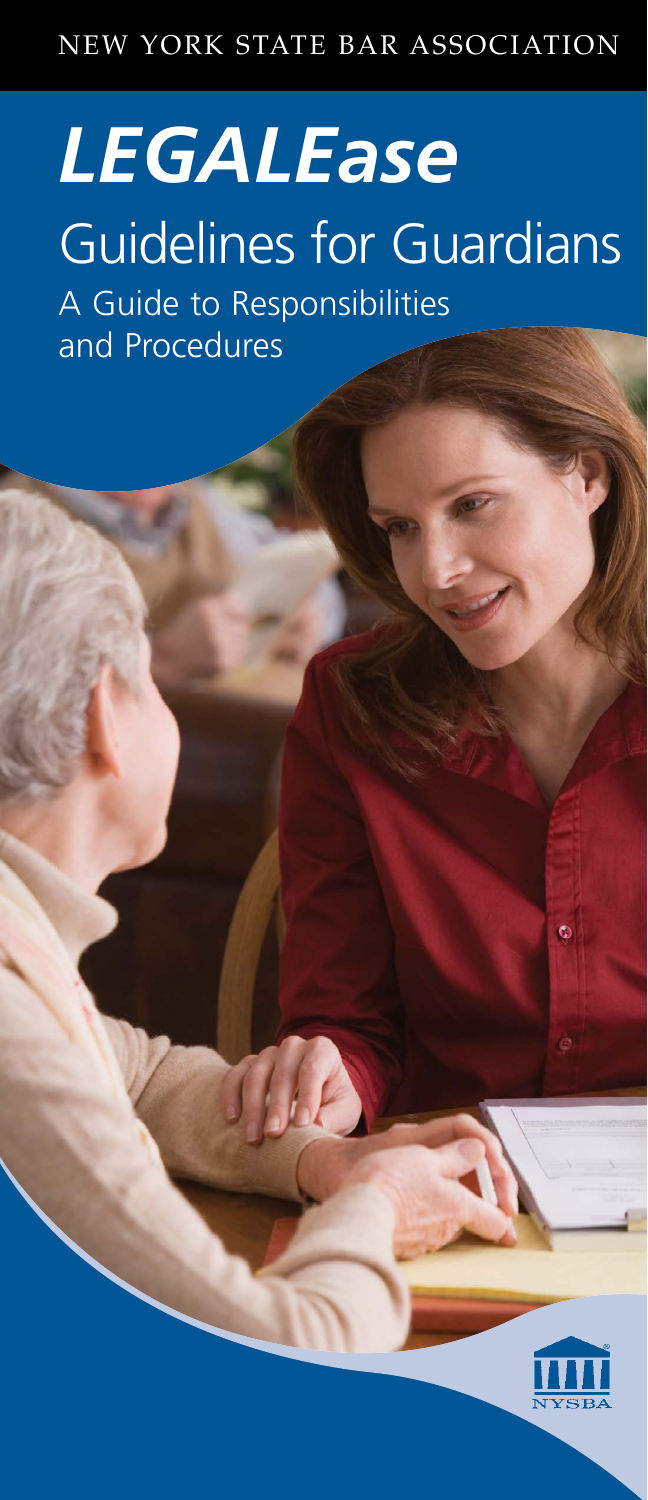*This pamphlet, which is based on New York law, is intended to inform, not to advise. No one should attempt to interpret or apply any law without the aid of an attorney. Produced by the New York State Bar Association Elder Law and Special Needs Section.*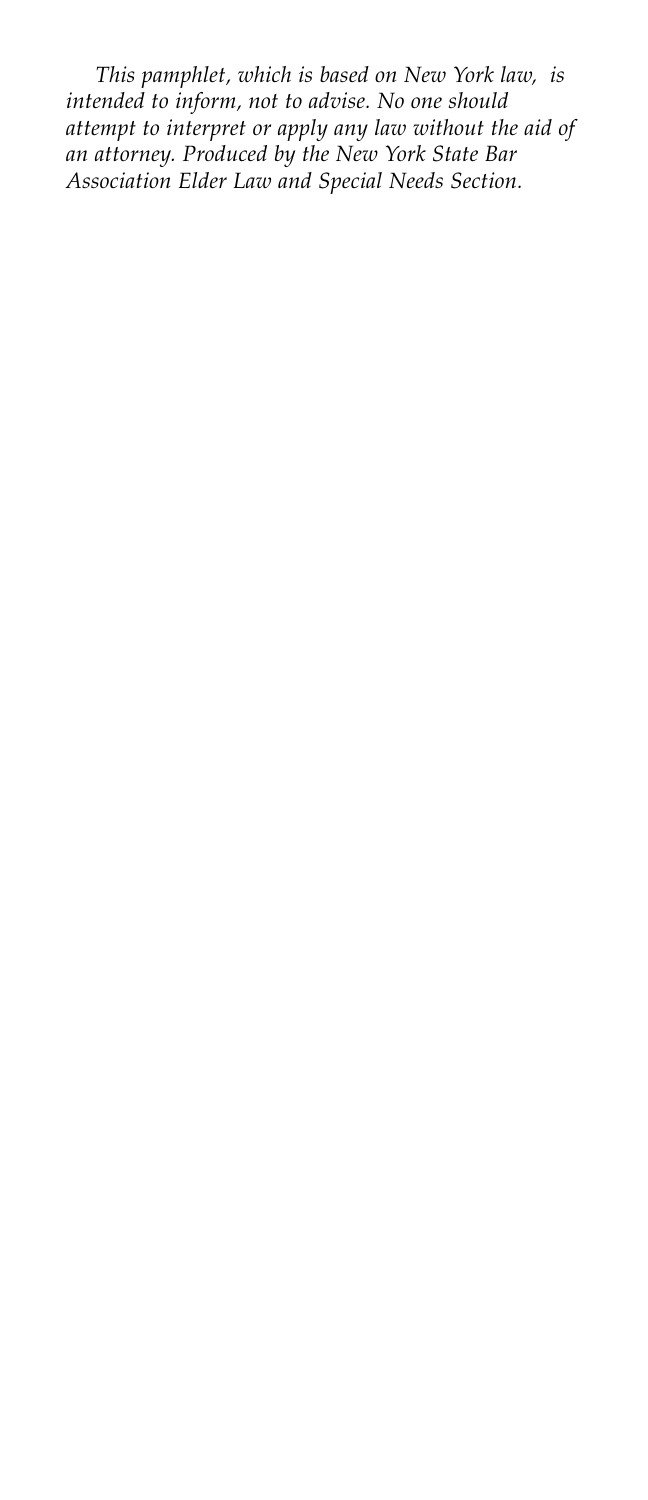### **GUIDELINES FOR GUARDIANS A GUIDE TO RESPONSIBILITIES AND PROCEDURES**

#### **TABLE OF CONTENTS**

#### *PAGE*

| ı. |                         | <b>INTRODUCTION</b> 1                                                                                                                                                                                                                                              |  |  |  |  |  |
|----|-------------------------|--------------------------------------------------------------------------------------------------------------------------------------------------------------------------------------------------------------------------------------------------------------------|--|--|--|--|--|
| н. | А.<br>B.<br>C.          | QUALIFYING AS A GUARDIAN. 1<br>Bond                                                                                                                                                                                                                                |  |  |  |  |  |
| Ш. | А.<br>B.                | THE FIRST NINETY DAYS 3<br>Marshal Assets  4<br>$1_{\cdot}$<br>Guardianship Assets  4<br>a.<br>Supplemental Needs Trusts  5<br>b.<br>2.<br>a.                                                                                                                      |  |  |  |  |  |
|    |                         | Securities, Annuities,<br>b.<br>Certificates of Deposit/Savings<br>C.<br>Accounts $\dots\dots\dots\dots\dots\dots\dots\dots\dots$<br><b>Examining Transactions Occurring</b><br>3.<br>Prior to Your Appointment  6<br>4.<br>5.<br>Last Will and Testament  7<br>6. |  |  |  |  |  |
|    | $C_{\cdot}$<br>D.<br>E. | 1.<br>Lis Pendens (Notice of Pendency) Filing 8<br>2.<br>3.<br>$\overline{4}$ .<br>Inventory Safe Deposit Box  8                                                                                                                                                   |  |  |  |  |  |
|    | F.                      |                                                                                                                                                                                                                                                                    |  |  |  |  |  |
|    | G.                      |                                                                                                                                                                                                                                                                    |  |  |  |  |  |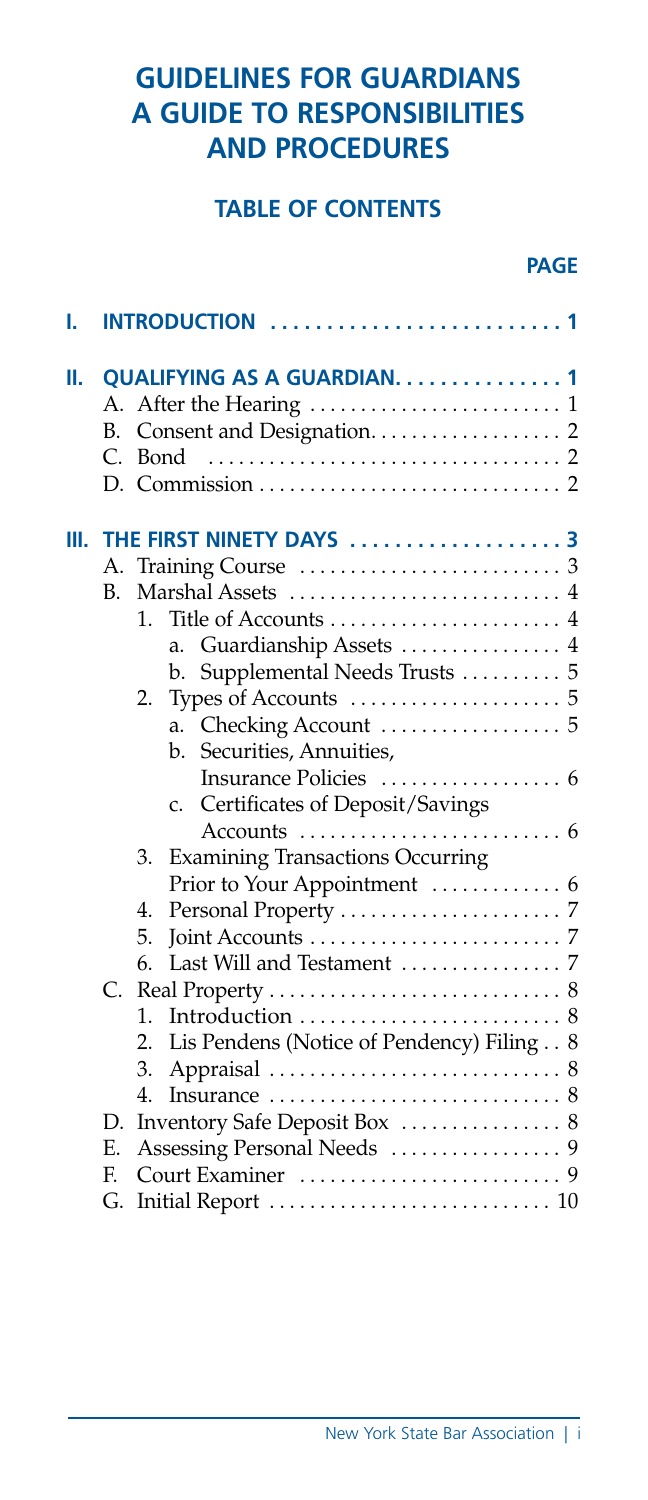|    |    | IV. POWERS OF THE GUARDIAN FOR PROPERTY        |
|----|----|------------------------------------------------|
|    |    | <b>MANAGEMENT AND PERSONAL NEEDS  10</b>       |
|    |    |                                                |
| В. |    | Powers of the Guardian for                     |
|    |    | Property Management  11                        |
|    | 1. | Marshaling Assets and Establishing an          |
|    |    |                                                |
|    | 2. | Developing a Budget for the Needs of Your      |
|    |    | Ward and, if applicable, for Your Ward's       |
|    |    | Dependents  11                                 |
|    | 3. |                                                |
|    | 4. | Determining Eligibility for Government         |
|    |    | and Private Benefits  13                       |
|    |    | a.                                             |
|    |    | 1. Pensions  13                                |
|    |    |                                                |
|    |    | 3. Annuities  14                               |
|    |    | 4. Disability Benefits  14                     |
|    |    | 5. Long Term Care Insurance 14                 |
|    |    | Government Entitlements: Social Security<br>b. |
|    |    | Retirement, SSI,                               |
|    |    | Social Security Disability,                    |
|    |    | Medicare, Medicaid  15                         |
|    |    | 1. Social Security Retirement                  |
|    |    | Benefits  15                                   |
|    |    | 2. Social Security Disability  15              |
|    |    | 3. Disabled Adult Child Benefits  15           |
|    |    | 4. Supplemental Security                       |
|    |    |                                                |
|    |    |                                                |
|    |    |                                                |
|    |    | 7. Veterans' Benefits  17                      |
|    |    | Supplemental Needs Trusts  15<br>c.            |
|    | 5. | Ensuring Receipt of Court Approval for         |
|    |    | Any Unusual Expenditures  18                   |
|    | 6. | Contracts to Sell Real Property  18            |
|    | 7. | Authorizing Access to or                       |
|    |    | Release of Confidential Records  19            |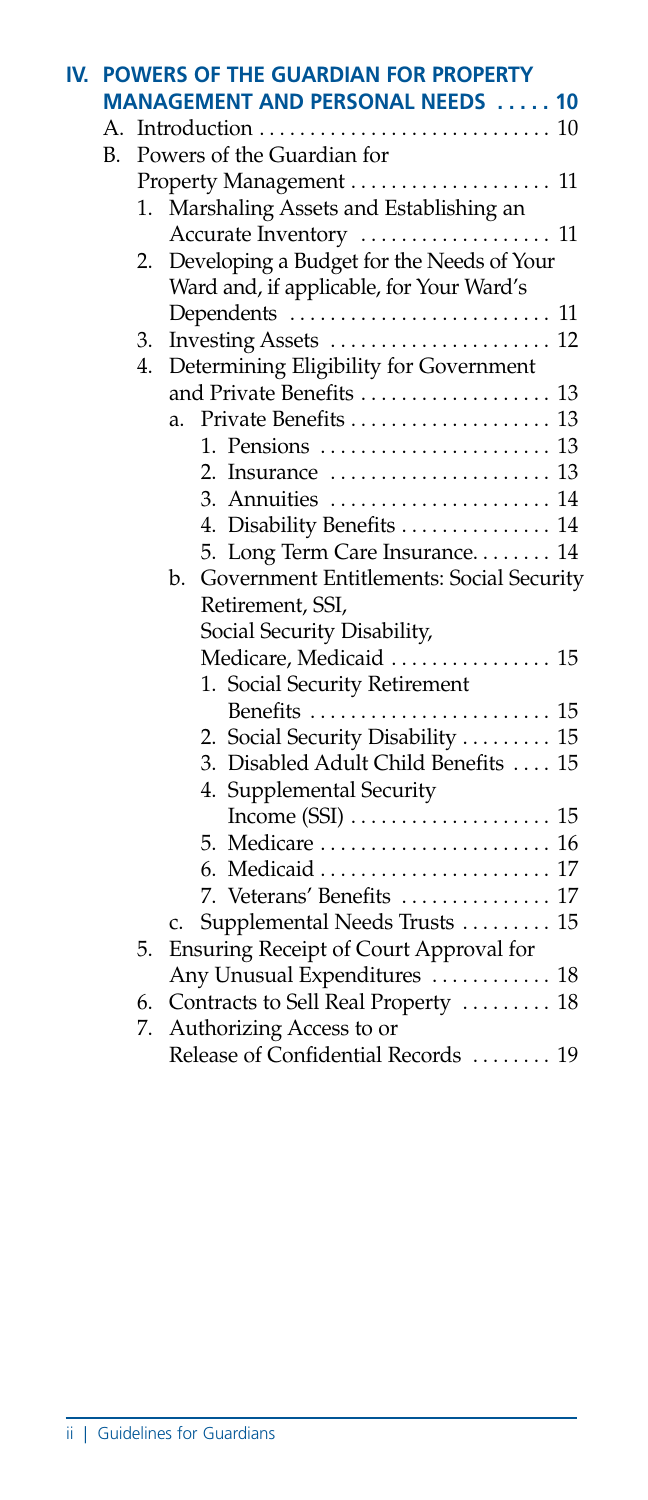|    |    | 8. Exercising Rights to Elect Options         |  |
|----|----|-----------------------------------------------|--|
|    |    | and Change Beneficiaries Under                |  |
|    |    | <b>Insurance and Annuity Policies</b>         |  |
|    |    | and to Surrender the Policies for             |  |
|    |    |                                               |  |
|    |    | 9. Requesting Court Approval                  |  |
|    |    | for Retaining Attorneys and                   |  |
|    |    |                                               |  |
|    |    | C. Powers of the Guardian for                 |  |
|    |    |                                               |  |
|    |    | 1. Medical, Dental, and Mental Health         |  |
|    |    |                                               |  |
|    | 2. | Applying for Government                       |  |
|    |    | and Private Benefits  21                      |  |
|    |    | 3. Authority to Make Residential Placement 21 |  |
|    |    | 4. Authority to Make Medical Decisions 22     |  |
|    |    |                                               |  |
| V. |    | <b>ANNUAL ACCOUNTS AND REPORTS</b>            |  |
|    |    |                                               |  |
|    |    |                                               |  |
|    |    | <b>VI. UNIFORM ADULT GUARDIANSHIP</b>         |  |
|    |    | <b>AND PROTECTIVE PROCEEDINGS</b>             |  |
|    |    | <b>JURISDICTION ACT 25</b>                    |  |
|    |    |                                               |  |
|    |    | VII. TERMINATION OF GUARDIANSHIP 25           |  |
|    |    |                                               |  |
|    |    | <b>VIII. CONCLUSION</b>                       |  |
|    |    |                                               |  |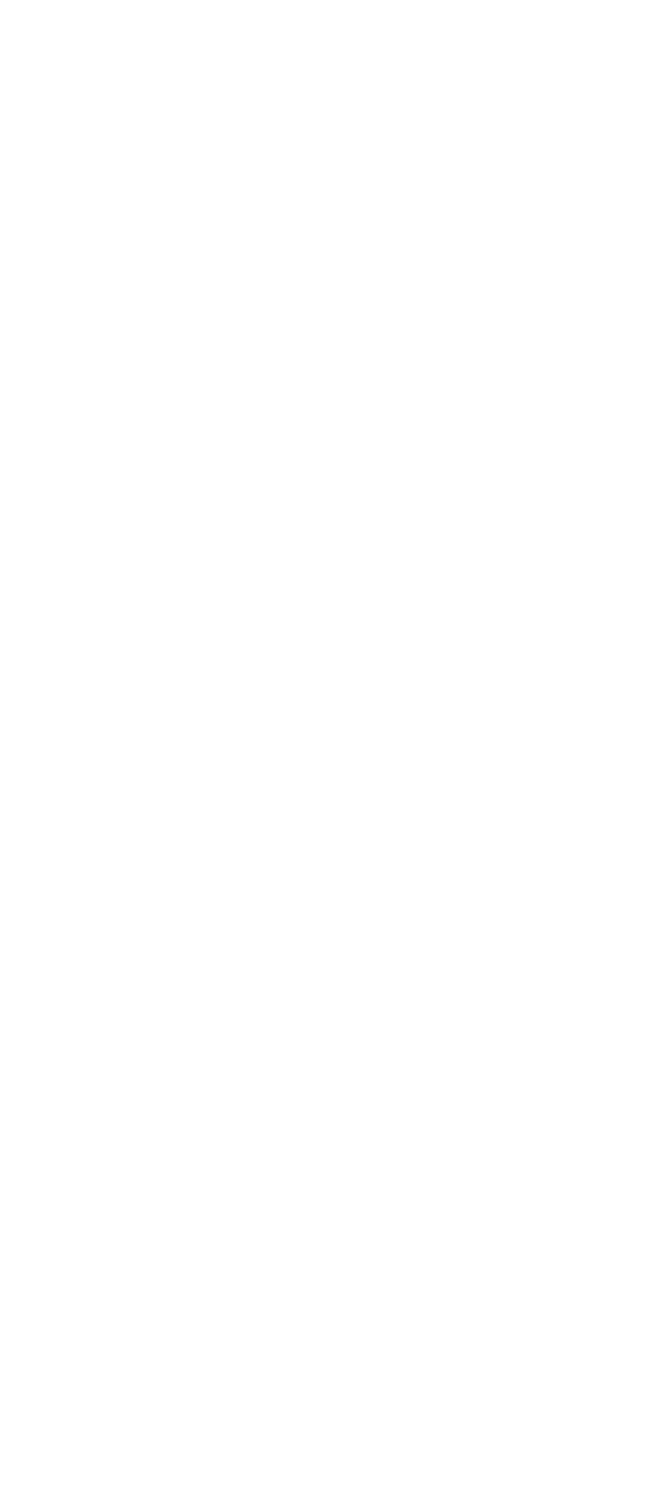#### **I. INTRODUCTION**

 You have been appointed as Guardian of an Incapacitated Person (IP), or of a Person in Need of a Guardian (PING) under the Mental Hygiene Law. This booklet is intended to familiarize you with your duties and to guide you. This booklet is not intended to answer every question that you may have concerning your duties. You are required to take a Guardianship course where your duties will be further explained. Your Attorney, the Court, and the Court Examiner can address specific questions and issues which may arise in your particular situation.

#### **II. QUALIFYING AS A GUARDIAN**

#### **A. After the Hearing**

This booklet assumes that a hearing has been held and that the judge has issued a decision declaring the Alleged Incapacitated Person is incapacitated, or is a person in need of a Guardian, and has designated you as Guardian. You may be the *Guardian of the Person*, meaning you have the authority to make personal decisions on behalf of the Incapacitated Person, and/or you may be the *Guardian of the Property*, meaning that you have the authority to manage the finances of the Incapacitated Person.

After the hearing, your attorney will prepare an *Order and Judgment* appointing you as Guardian. S/he will submit this Order to the Court and will also send a copy to all persons who appeared at the hearing. The Judge then will sign the Order after it had an opportunity to be reviewed by all parties. In many counties, prior to the Judge signing the Order, the transcript of the hearing must be secured, and all parties must have at least 10 days' notice to object, comment, or voice concerns regarding the proposed Order.

Your attorney will send you a copy of the signed Order, which s/he will serve on all parties entitled to notice. This Order will set forth what powers you, as the Guardian, have, as explained more fully below.

The signed Order itself does not authorize you to act as Guardian. To act as a Guardian,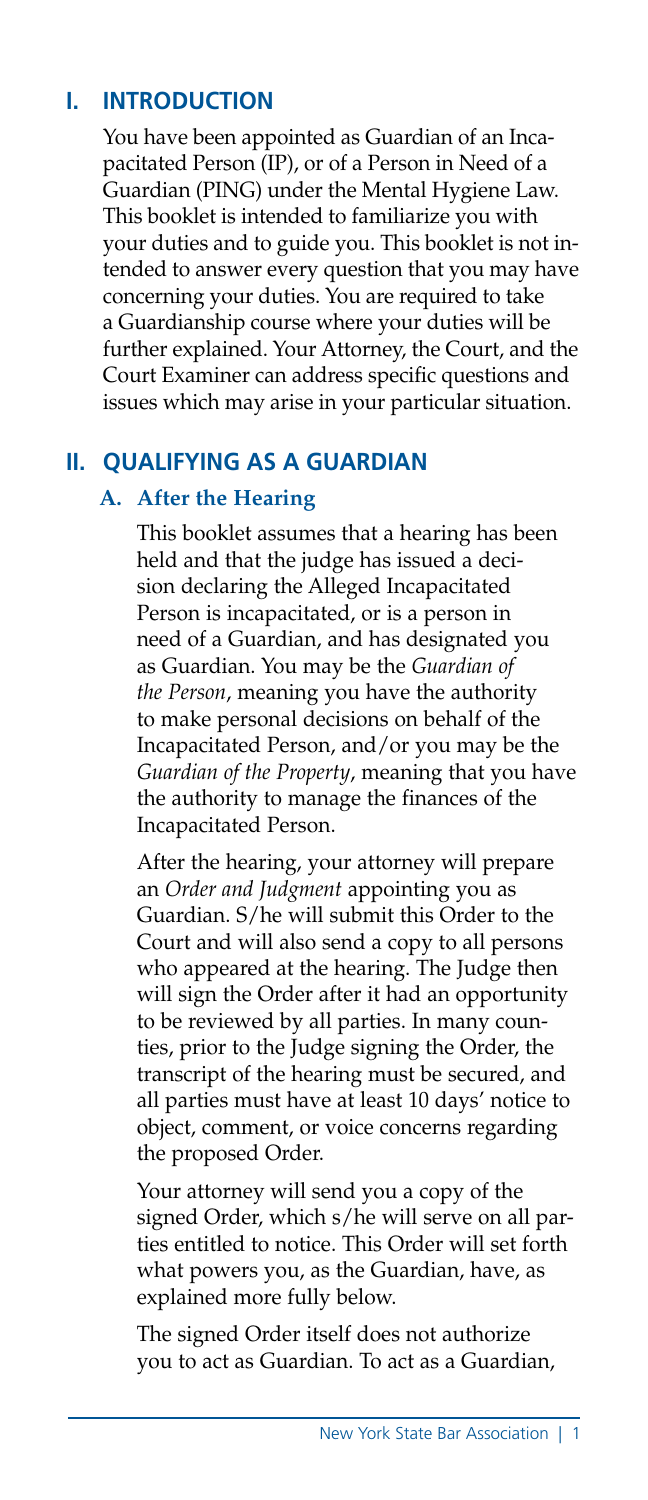you must receive a *Commission to Guardian*. To obtain your Commission, you must fill out and sign a Consent and a Designation and file these with the County Clerk. If you have been appointed as the Guardian of the Property, in most instances, you will be required to obtain and file a Bond with the County Clerk as well.

#### **B. Consent and Designation**

A *Consent to Act* states that you agree to act as the Guardian of the Incapacitated Person. Although you have most likely already declared in court that you wish to act, you must sign this statement before a Notary Public, confirming your intent to act.

A *Designation* states that you will faithfully discharge your duties as Guardian. Moreover, if any issue arises concerning your duties such that you must be served legal papers and if you cannot be found, you agree that the County Clerk may be served these papers instead of you. That means that if you are no longer in the jurisdiction of New York, for the purposes of any action concerning your role as Guardian, legal action can continue as if you were in New York.

#### **C. Bond**

If you have been appointed as a *Guardian of the Property*, the Order and Judgment appointing you has probably set an amount of a *Surety Bond* to be issued, insuring the Incapacitated Person's funds from misuse. This is based upon your ward's income and assets. Prior to issuing a bond, the surety company will require that you complete an application in which you list your own assets and liabilities so that the company can assess your credibility for bonding and decide whether to issue this bond. If you are approved, the bond will be issued and you must sign the bond before a Notary Public and submit the bond for approval to the Court. If you do not qualify for a bond, the Court may devise an alternative such as appointment of an attorney as co-Guardian. The bond premium will be paid from your ward's assets.

#### **D. Commission**

The *Commission* is issued by the County Clerk and states that you are qualified to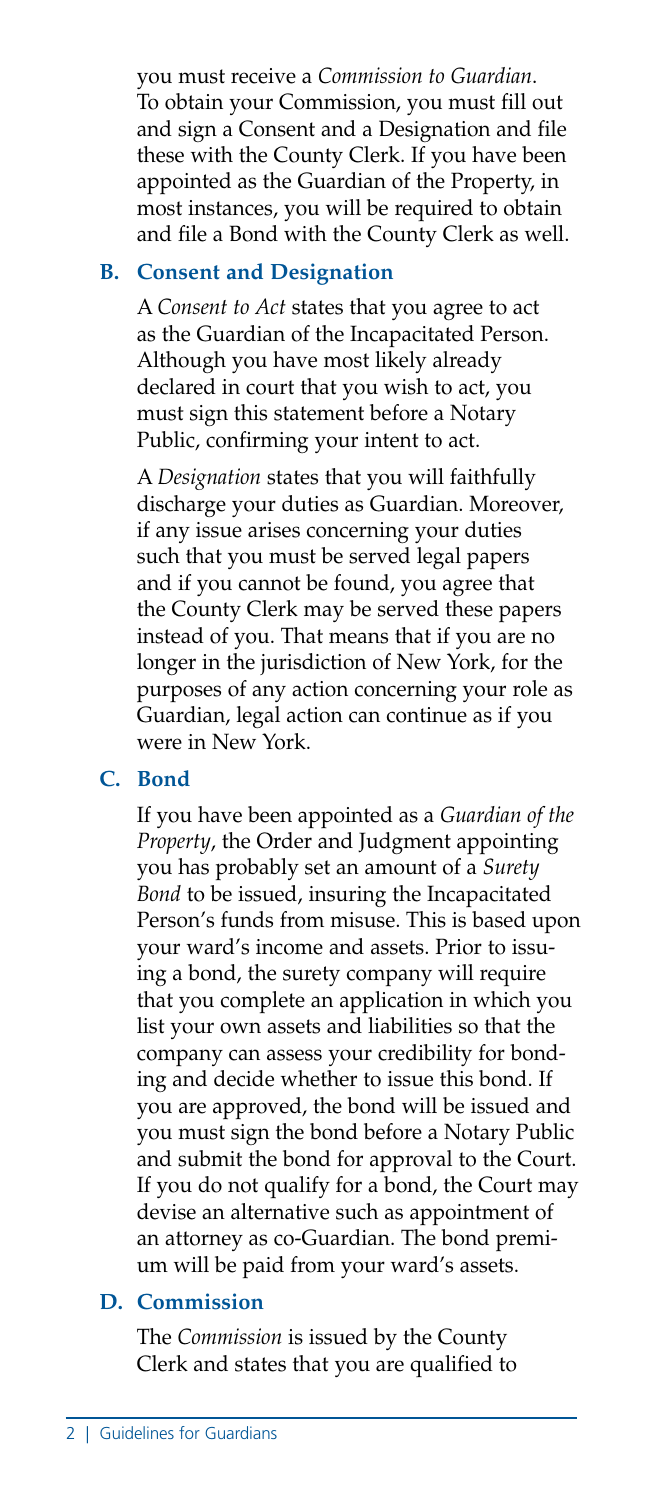serve as Guardian by reason of having filed your Consent, Designation and Bond. This Commission will, depending on the county, list your duties and powers as delineated in the Order and Judgment appointing you as Guardian. The Commission is signed by the County Clerk and authorizes you to gather all the assets of the Incapacitated Person. If you are a Guardian of the Property, by presenting this Commission, all persons having assets of the Incapacitated Person must deliver these assets to you if the Order lists marshaling all assets as a power. If you are Guardian of the Person, by showing this Commission, you may make decisions concerning the personal needs of the Incapacitated Person within the parameters of the personal needs powers granted in the Order and Judgment. As the Incapacitated Person may have assets in several different financial institutions, you may wish to obtain several Commissions certified by the County Clerk to be true copies of the original. In some counties, the Commission is a one-page document that is annexed to the Order and Judgment which delineates your duties and authority as Guardian.

#### **III. THE FIRST NINETY DAYS**

#### **A. Training Course**

All persons appointed Guardians are required to attend a training course for Guardians approved by the Office of Court Administration unless this course has been waived pursuant to the Order and Judgment appointing you. Such courses are offered on a rotating basis by the local bar associations in the county in and near which you reside and by other organizations, such as law schools or providers of legal seminars approved to offer such courses. By law, you are required to attend this training course within 90 days of the date of your Commission. You will receive a *Certificate of Attendance* stating that you have attended this Guardianship class. This Certificate is an important document and should be retained with the other documents concerning this Guardianship, such as the Order and Judgment and a certified copy of the Commission. In several counties, a compli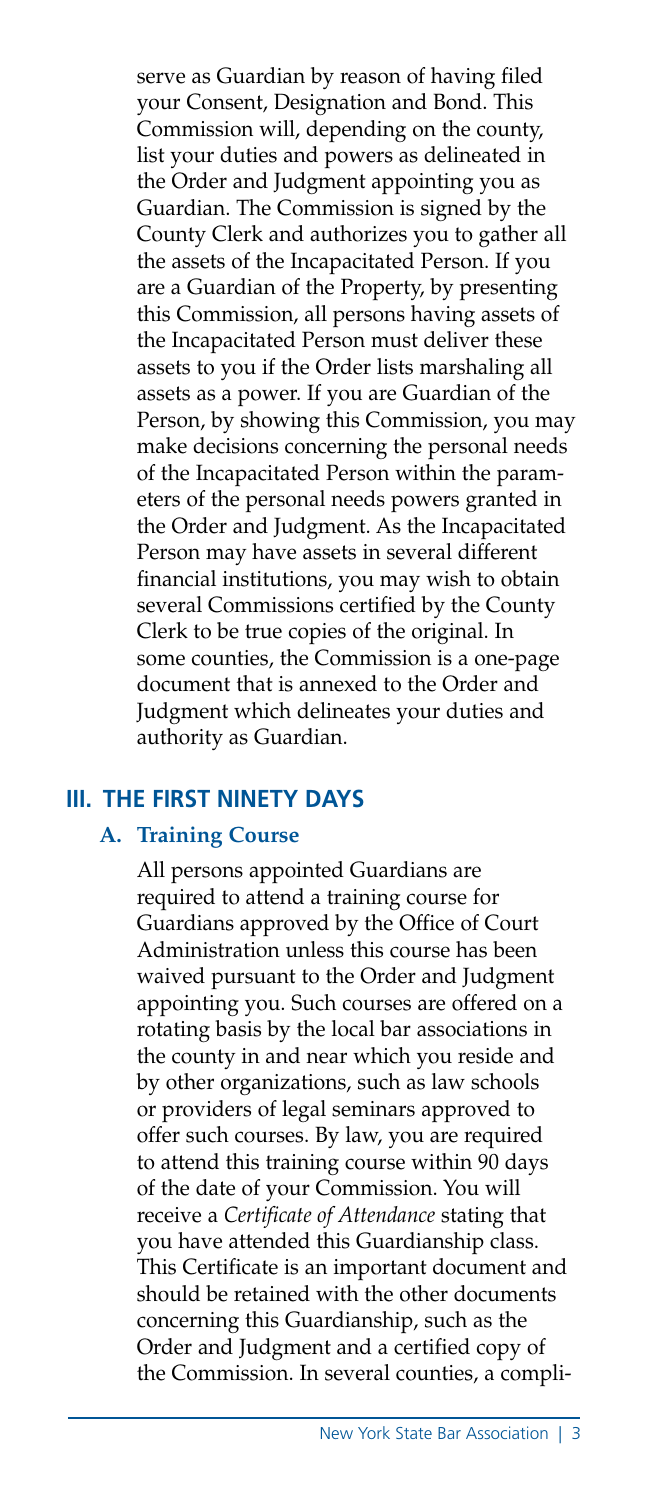ance conference is held a few months after the Guardianship hearing to ensure that the training course has been completed and the Oath, Consent and Designation, and Bond have been filed. The conference may be waived if all of this material is submitted prior to the conference date.

For more information on training courses for guardians, visit http://nycourts.gov/ip/gan/ training.shtml.

#### **B. Marshal Assets**

#### **1. Titling of Accounts**

#### **a. Guardianship Assets**

As a Guardian, you must gather all of the assets of the Incapacitated Person and establish accounts titled: "YOUR NAME as Guardian of \_\_\_\_." As you are not the owner of these accounts, the Social Security number of the Incapacitated Person will be used in establishing these accounts.

The Petition seeking the appointment of a Guardian will list the known assets of the Incapacitated Person. The Court Evaluator will have investigated to ascertain that the assets listed in the Petition are all of the assets that belong to the Incapacitated Person and may list additional assets if known. This is an excellent starting point for you as Guardian.

Full investigation into all of the person's assets should be made. Obtaining tax transcripts from the IRS, speaking with your ward's accountant, and gathering current and past mail may provide additional information.

**You must keep the Incapacitated Person's funds separate from yours and never commingle, or place your own assets into the Incapacitated person's account, or place the Incapacitated Person's assets into your own accounts. The assets of your ward must remain separate from all other accounts without exception.**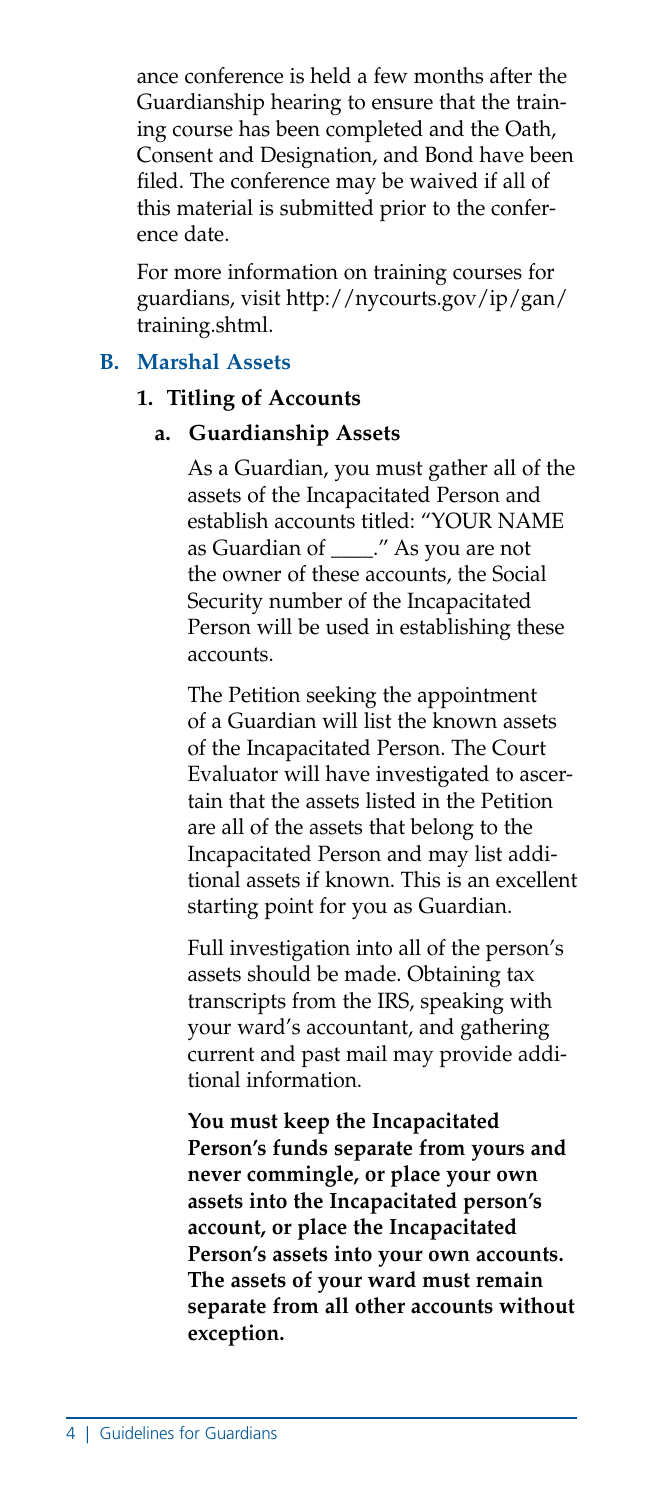#### **b. Supplemental Needs Trusts**

The Order and Judgment may have authorized you, as Guardian, to establish a Special Needs or Supplemental Needs Trust for the benefit of the Incapacitated Person so that s/he may continue to receive means-tested government benefits such as Supplemental Security Income (SSI) and Medicaid, without having his/ her own assets disqualify him/her from eligibility. Your attorney will help you to establish this trust, on notice to the appropriate parties and governmental agencies whose benefits you wish to preserve.

The trust assets must be titled into accounts: "YOUR NAME as Trustee of the *Supplemental Needs Trust* for \_\_\_\_." This trust will have its own *Tax Identification Number* issued by the Internal Revenue Service, upon application. Use this number, rather than the Incapacitated Person's own Social Security Number, in opening these accounts. This number will be used in filing income tax returns for the trust. If your attorney has not already obtained this number for you, then you may request a form, called an *SS4*, from the Internal Revenue Service. It will then issue the identification number to you.

If there is a structured settlement, or future periodic payments, the Commission and the Order and Judgment should direct that the insurance company make future payments to you as the Trustee of the Supplemental Needs Trust. Either you or your attorney must present the Order authorizing the Supplemental Needs Trust and Commission to the insurance company that owns the annuity to arrange for proper payments. This information may be contained in a Court Order authorizing a lawsuit recovery for the Incapacitated Person.

#### **2. Types of Accounts**

#### **a. Checking Account**

It is important for you to open a checking account in your name as Guardian of \_\_\_\_\_, so that you may make the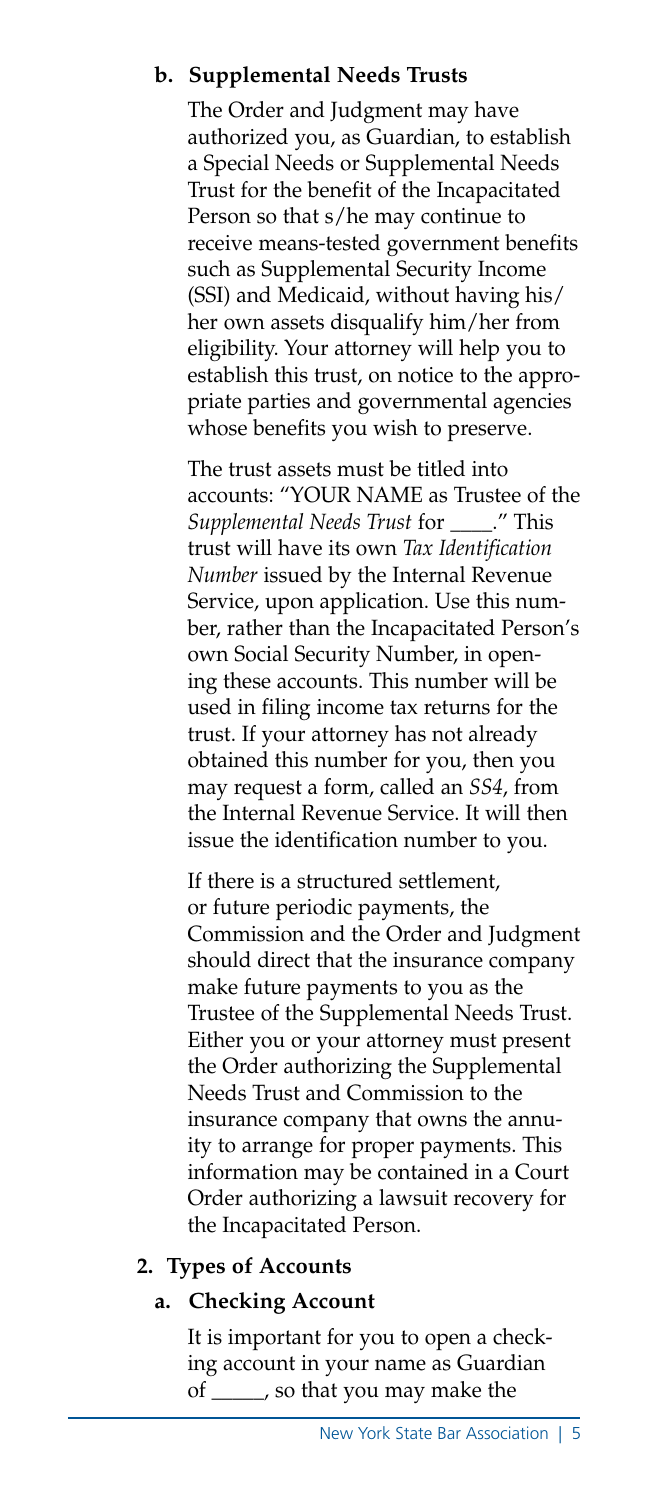expenditures authorized in the Order and Judgment and/or which are reasonable and necessary to provide for his/ her needs. Retaining financial records is critical because, without them, filing an annual report would be difficult, if not impossible. By paying all expenditures by check, you will have proper and accurate records for the reports described below. Keep notes and careful records of each and every transaction you make as Guardian. Have receipts, bank statements, and cancelled checks to back up all expenditures.

#### **b. Securities, Annuities, Insurance Policies**

Securities, likewise, will be titled in your name as Guardian of \_\_\_\_. When stocks and bonds are held by a brokerage company or investment house or other financial institution, the brokerage statement will be issued monthly or quarterly. Verify that the account statements are correct, and retain all statements in preparation for your initial and annual reports.

#### **c. Certificates of Deposit/Savings Accounts**

If you wish to retain these accounts, once again you must change the title of these accounts to Your Name as Guardian of \_\_\_. Even if a Certificate of Deposit has not yet come due, you must change the title. When done pursuant to a Court order, New York Banking Law §§9-I(2) and 238 preclude a bank from charging a penalty to this transaction. Verify that there is no charge assessed by the bank. Any new accounts or Certificates of Deposit opened should be titled as Your Name as Guardian of

#### **3. Examining Transactions Occurring Prior to Your Appointment**

When marshaling your ward's assets, verify that any recent use of the funds was authorized. If you believe that the Incapacitated Person unknowingly transferred assets or that anyone acting on behalf of the Incapacitated Person made unauthorized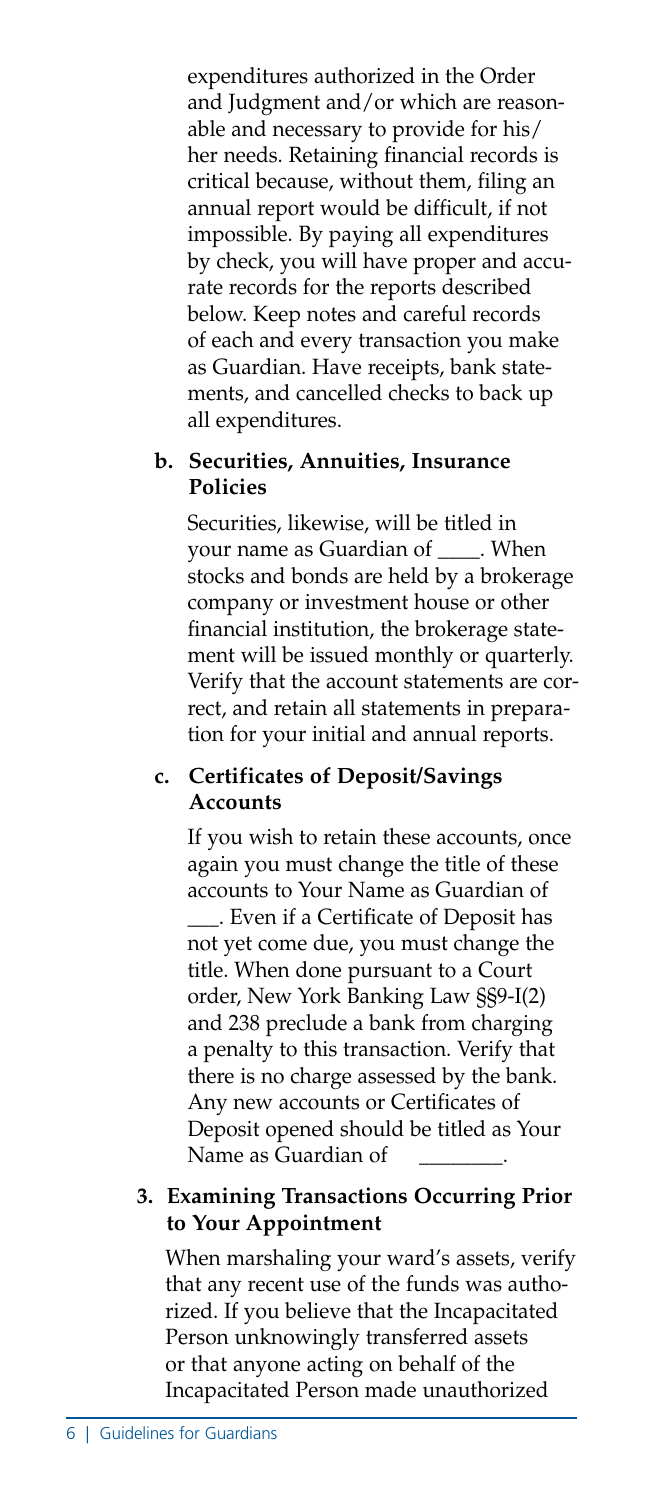use of his/her funds, you may demand their return. The Order and Judgment appointing you as Guardian may highlight unauthorized transactions and may give you a clear mandate to reclaim particular assets wrongfully transferred from the Incapacitated Person or to pursue a turnover proceeding to have them returned.

Authority to hire counsel and to pursue these claims should be sought from the Court if not contained in the Order appointing you.

#### **4. Personal Property**

Personal property must be inventoried. Valuables should be appraised, insured, and safeguarded.

#### **5. Joint Accounts**

When assets have been jointly held between the Incapacitated Person and another, the Order and Judgment most likely directed the respective percentages owned by the Incapacitated Person and the other individual(s). For example, assets may have another's name for convenience only, and they belong to your ward in full. Those assets belonging to your ward are those that you will marshal in accounts titled: Your Name as Guardian of

If any account(s) you are marshaling has a beneficiary, carry the beneficiary designation into the guardianship account so that at death, the anticipated beneficiary will inherit. Advise the Court in your Initial Report and thereafter in your Annual Reports of the beneficiary designation pre- and postguardianship. Do not substitute a different beneficiary designation other than the one that preceded the guardianship and do not name a beneficiary if none existed prior to the guardianship. If a named beneficiary is deceased, consider bringing an application to the Court to name an alternate beneficiary in line with your ward's known wishes.

#### **6. Last Will and Testament**

If the Incapacitated Person has executed a *Last Will and Testament*, locate the original Will. In some counties the Will must be filed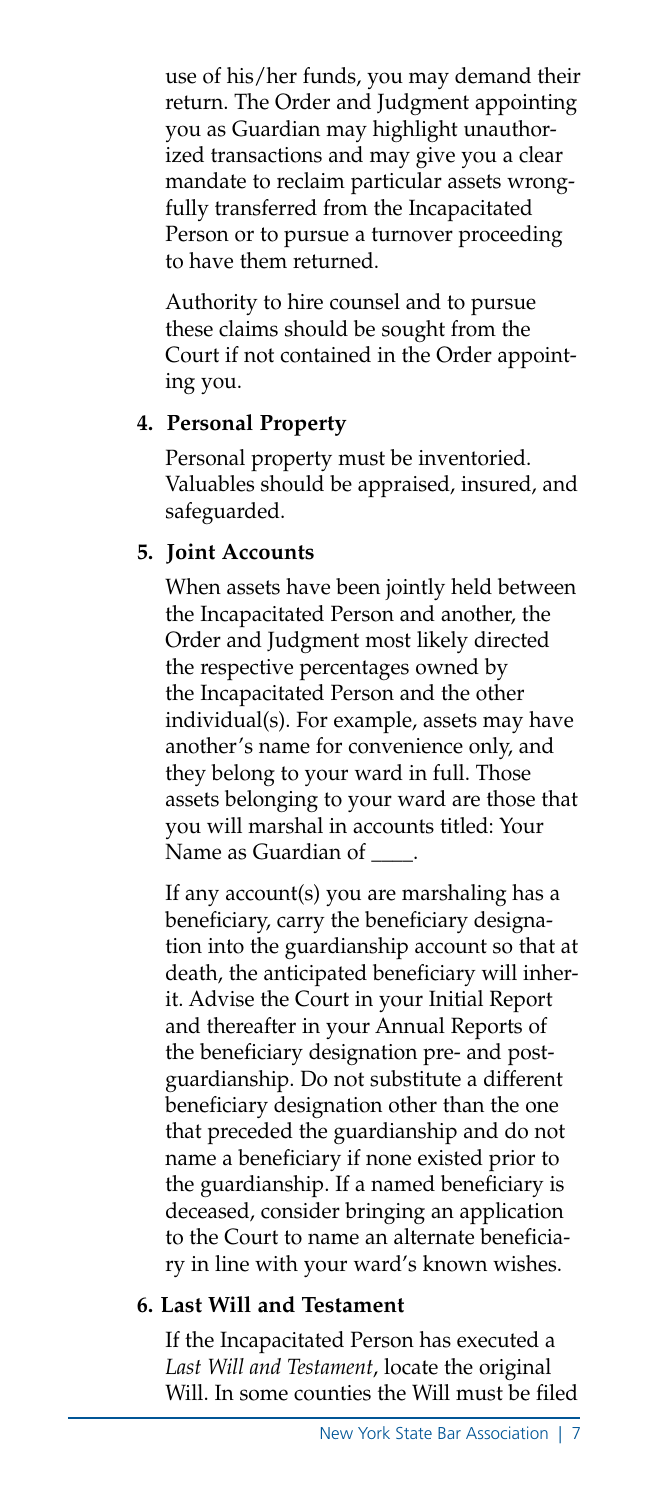with the Surrogate's Court in the county in which the Incapacitated Person resides, while in other counties the original Will is kept with the attorney who drafted the Will. If you file the Will with the Surrogate's Court, you will get a receipt for this filing, which you should retain along with your other documents.

#### **C. Real Property**

#### **1. Introduction**

If your ward owns real property, the property must be secured, insured, and protected whether or not it is occupied. Consider obtaining an appraisal if needed.

#### **2. Lis Pendens (Notice of Pendency) Filing**

If the Incapacitated Person owns an interest in real property, you must file a form called a Lis Pendens or Notice of Pendency with the County Clerk in the county in which the property is located, stating that a person under guardianship owns an interest in this property. This protects the real property from being conveyed without the approval and protection of the Court. This form is filed with the section, lot and block of the property and is signed by you before a Notary Public. Note this in your Initial and Annual Reports.

#### **3. Appraisal**

Securing a written appraisal of real property owned by the Incapacitated Person assists you in determining whether retaining this real property is in the best interest of the Incapacitated Person and in obtaining adequate insurance.

#### **4. Insurance**

Ascertain that all property is adequately insured and that all insurance premiums are up to date. If there has been a lapse in fire, theft, or liability coverage, have the policies reinstated if possible, or purchase new insurance.

#### **D. Inventory Safe Deposit Box**

If your ward has a safe deposit box, it must be opened in the presence of a bank officer and a representative of the surety unless it is waived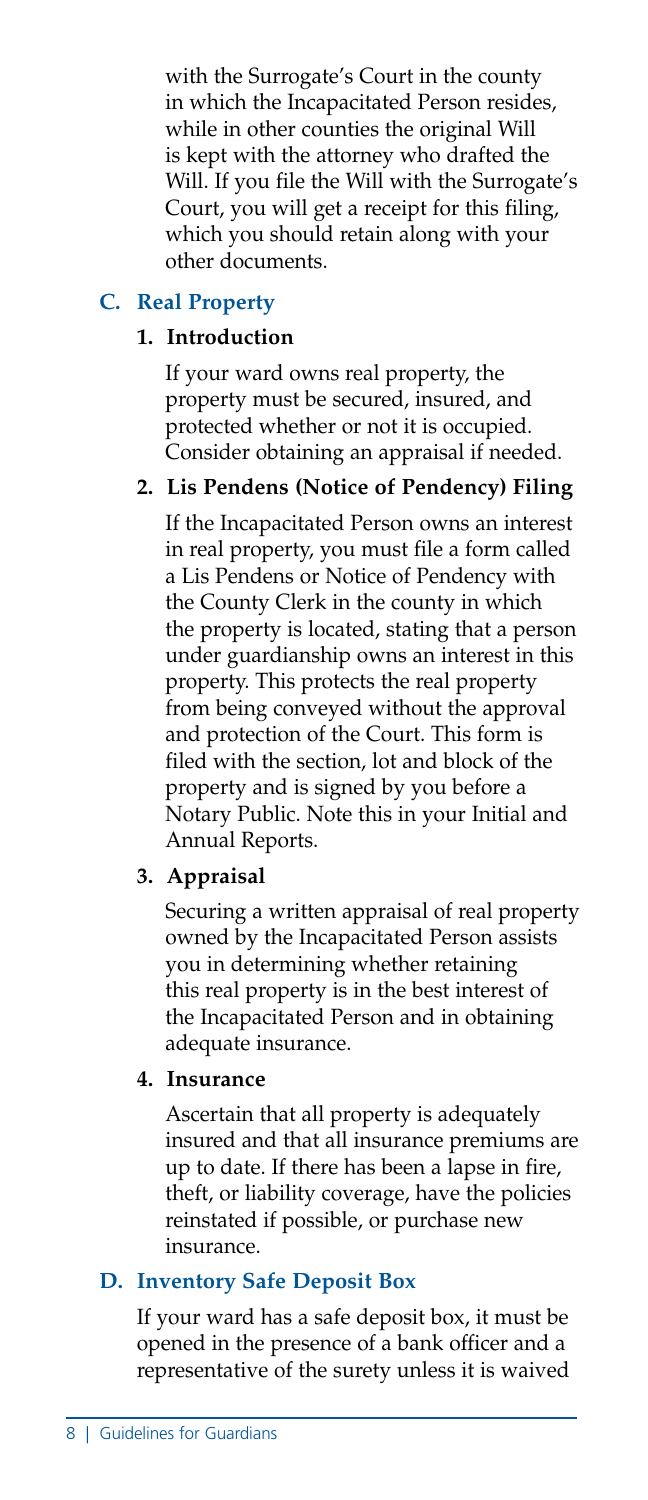in writing for an inventory to be obtained. This inventory should be filed with the Court and listed in your Initial and Annual Reports. The contents of the safe deposit box and key should be secured.

#### **E. Assessing Personal Needs**

The Order and Judgment may set forth a plan that you will undertake in the best interest of your ward. If the Guardian for Personal Needs is different from the Guardian for Property Management, the two Guardians must coordinate efforts to provide for your ward's needs.

The Guardian for Personal Needs must determine if there are any unmet medical, personal care, social, therapeutic, or housing needs. If your ward has been living alone, assess whether home care services are required. Assure that sufficient care is in place to provide for the safety and needs of your ward.

You may also have the authority to choose the place of abode subject to prior Court approval if a move from the community or current living situation is anticipated. Assisted living facilities and skilled nursing facilities are alternatives to living alone in the community, and may be sought if appropriate and required. Prior Court approval is required before your ward can be placed in a long-term health care facility.

Every effort to maintain your ward at home, if this is your ward's desire, and if it can be done safely, should be made. Your convenience as the Guardian should not be a factor when considering what is best for your ward. Preserving your ward's quality of life and independence, and providing the mandated least restrictive environment, must be paramount. The greatest independence and self-determination should be provided to your ward.

#### **F. Court Examiner**

The court will appoint a *Court Examiner* who will examine your initial and annual reports. This person is different from the *Court Evaluator* who was present at the hearing that determined that the Incapacitated Person was in need of a Guardian and that you would be suitable to serve. The name, address and telephone number of the Court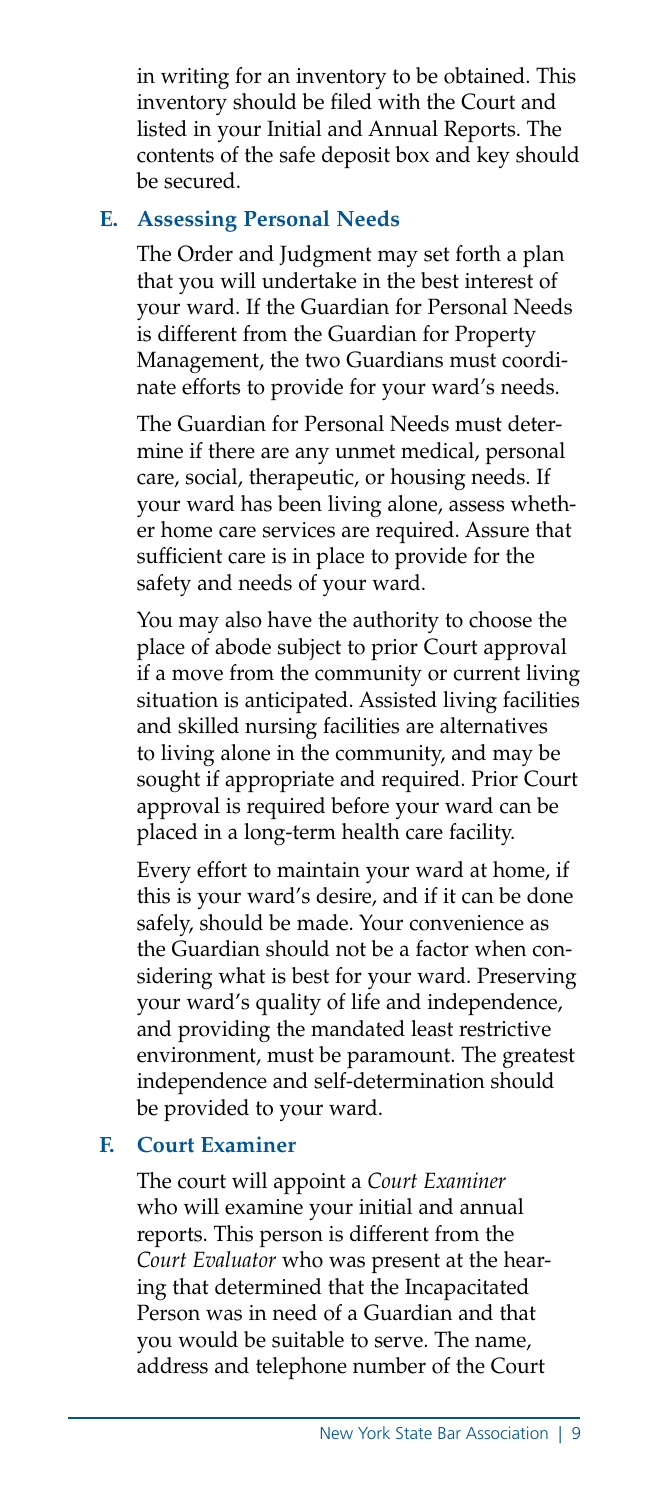Examiner will be included in the Order and Judgment. You should forward to him/her a copy of your Order and Judgment appointing Guardian, Consent and Designation, Bond, and Commission and, if applicable, Supplemental Needs Trust. The Court Examiner will also be served with all future reports, motions, requests, and proceedings.

#### **G. Initial Report**

An *initial report* is due 90 days after the issuance of your Commission as Guardian. File the original initial report with the Court, and send a copy to your ward and the Court Examiner. The report must include the following:

- 1. A copy of the Certificate of Attendance stating that you have attended a Guardianship class as part of this initial report. If you have not been able to attend such a class, you must explain why and what plans you have made to enroll in the class.
- 2. A list of all the assets of the Incapacitated Person and proof that they are now titled in your name, as Guardian of
- 3. An explanation as to why any known assets have not yet been titled in your name as Guardian.
- 4. A list of the Real Property owned by your ward with proof of a Lis Pendens filed with the County Clerk.
- 5. A medical report stating your ward's mental and physical condition, medications and treatments.
- 6. Disbursements/expenditures you have made on behalf of your ward.
- 7. If you have located a Last Will and Testament for your ward, proof of filing with the Surrogate's Court, if applicable.

#### **IV. POWERS OF THE GUARDIAN FOR PROPERTY MANAGEMENT AND PERSONAL NEEDS**

#### **A. Introduction**

Article 81 of the Mental Hygiene Law affords incapacitated persons the opportunity for their previous wishes to be honored and, in the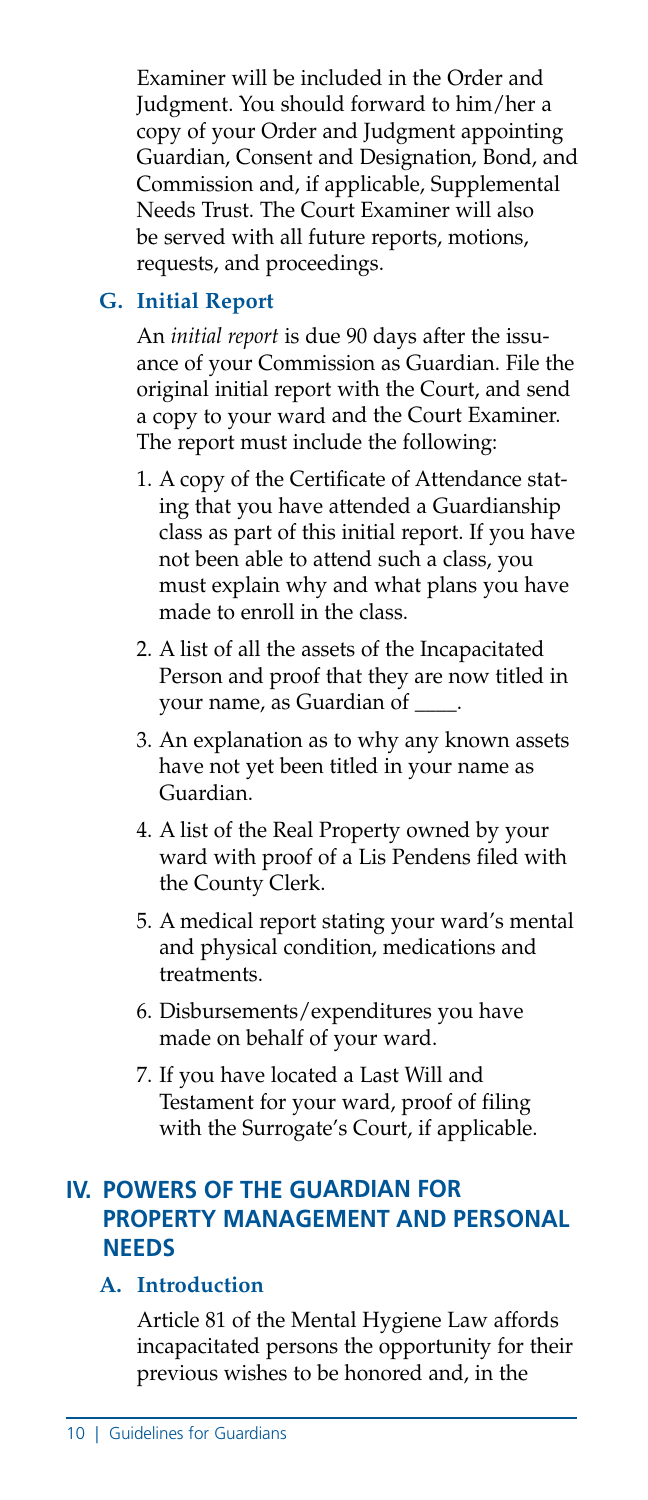absence of a prior expression of their desires, the wishes of a reasonable person in their circumstance are applied to the incapacitated person's situation. Because the law leaves as much discretion and autonomy with the Incapacitated Person as possible, you have only those powers authorized by the court. In providing for the property management and personal needs of an Incapacitated Person, you must exercise your judgment within the parameters of the court order to provide for the best interests of the Incapacitated Person. The greatest independence and self-determination should be provided to your ward. Preserving your ward's quality of life and independence, and providing the mandated least restrictive environment, must be paramount.

#### **B. Powers of the Guardian for Property Management**

As a Guardian, you are a *Fiduciary*. As a fiduciary, you have a duty to act in the best interest of the Incapacitated Person and not to benefit personally from the decisions that you make for his/her benefit.

- 1. Marshal the Assets and Establish an Accurate Inventory
- 2. Develop a Budget for the Needs of Your Ward and, if applicable, for Your Ward's Dependents

The Order and Judgment may have already approved expenditures to be made from the funds of the Incapacitated Person. All expenditures must be for the benefit of the Incapacitated Person, directly or indirectly. In many counties, any large expenditures not previously authorized should receive prior approval of either the Court or the Court Examiner.

Courts differ on what constitutes a large expenditure for which specific Court approval must be sought. In certain counties, individual expenditures above \$5,000.00 must have Court approval if not included in a budget or in the type of expenditures for which you are given discretion to make as Guardian.

For example, in some counties, a Guardian may present a short form Order to the Court,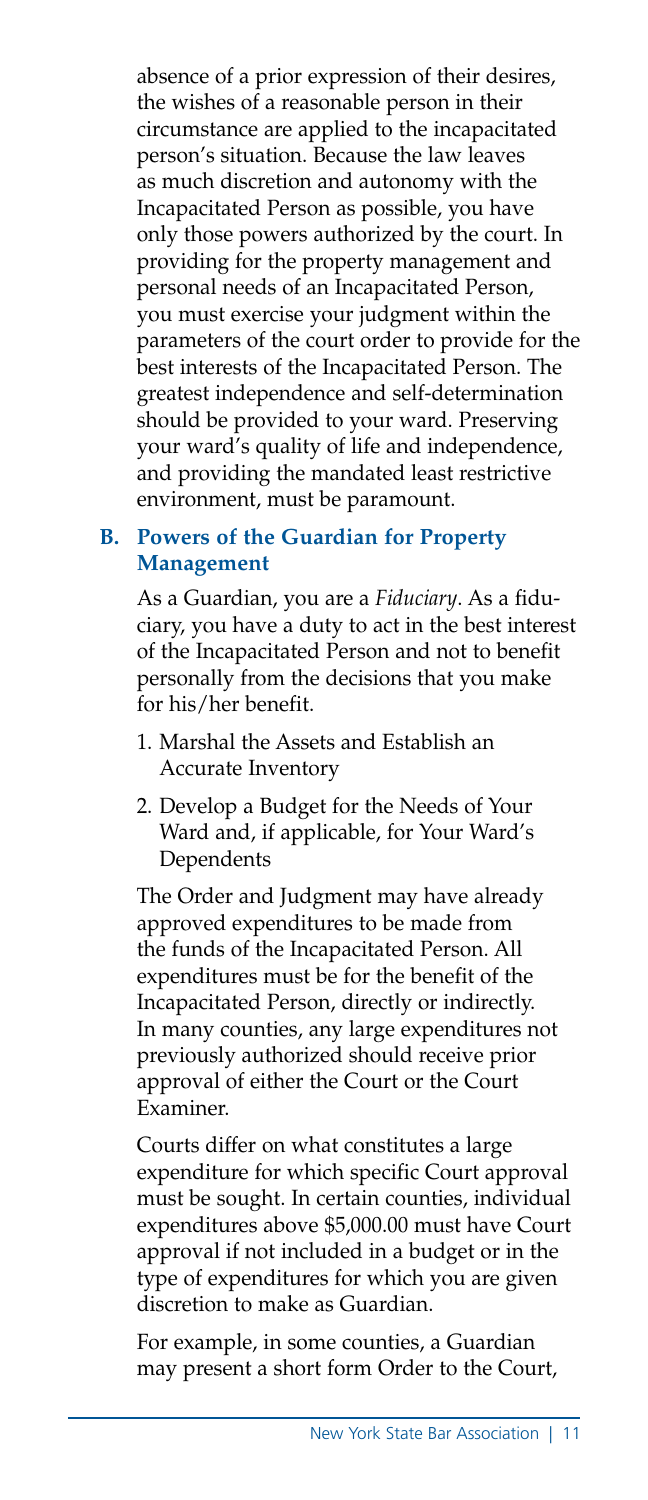or to the Court Examiner assigned to the case, detailing the expenditures sought. The Court Examiner will then review the proposed expenditure and make a recommendation to the Court, which will then either approve or disapprove the expenditure or request additional information. In some counties a letter written to the Court Examiner will suffice, while other counties do not require court oversight and prior approval for large expenditures. Know the rules of your county and the assigning judge. If you were represented by an attorney in the Guardianship proceeding, your counsel can advise you as to the ongoing reporting responsibilities and need for approval for large purchases.

Keeping in mind that the Court's primary concern is preserving the assets of an Incapacitated Person for his/her own needs, you should review previous patterns of spending when your ward was using his/her own judgment. In preparing a budget, assess the ongoing needs of your ward, the assets available to provide for your ward's needs now and in the future, your ward's expressed desires, and the cost of maintaining your ward for the remainder of his/her life.

Any previous pattern of gifting may also be continued, subject to the Court's prior approval, and dependent on the available assets for your ward's lifetime use. In assessing whether to gift assets, the tax and government entitlement consequences of the proposed gifting must be analyzed and presented to the Court for the Court's consideration. Absent Court approval, you may not use the assets of the Incapacitated Person for anyone other than the Incapacitated Person. On rare occasions, with the Court's approval, the Guardian will be authorized to provide for the support of those dependent upon the Incapacitated Person, even if the Incapacitated Person is not legally liable for the support of those dependents.

#### **3. Investing Assets**

Pursuant to the *prudent investor standard*, the Guardian should invest and reinvest the funds according to Estates Powers & Trusts Law 11-2.3. For accounts retained in banks, you must be careful not to retain more than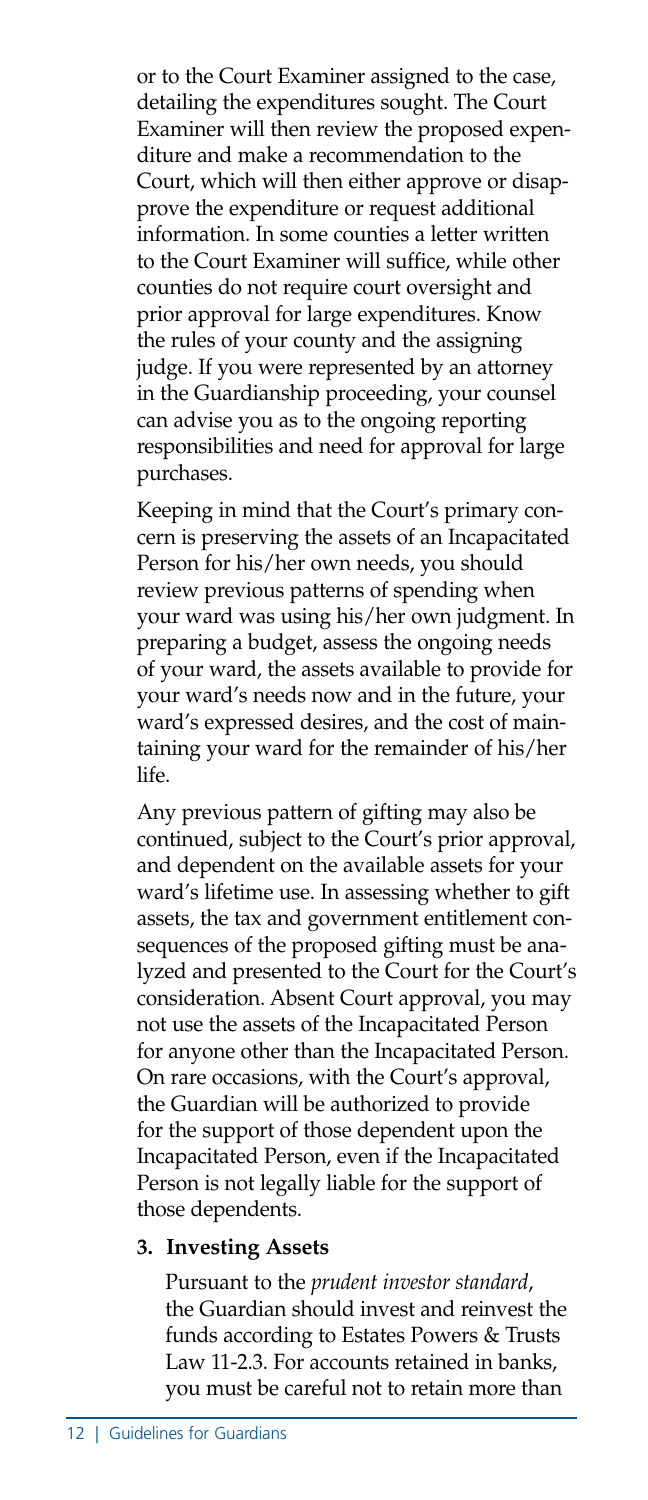\$250,000 in any single bank, as the accounts may not otherwise be insured by FDIC.

#### **4. Determining Eligibility for Government and Private Benefits**

Examine your ward's finances and entitlements to means-tested and non-meanstested public (governmental) and private benefits. Consistent with your fiduciary duty to preserve assets of the Incapacitated Person and consistent with your authority to qualify the Incapacitated Person for government and private benefits, examine whether your ward is entitled to receive private benefits and/or governmental benefits.

The following is a brief overview of the private benefits and government entitlements for which an Incapacitated Person may be eligible and the requirements for those entitlements.

#### **a. Private Benefits**

#### **1. Pensions**

Your ward, or his/her spouse, may have a work history which entitles him/her to a pension benefit which may be actively in place or should be applied for. Contact the plan and/ or employer to ascertain whether your ward is entitled to monthly or lump sum benefits, if not already in place. In addition, if there is a death benefit and no beneficiary has been designated, or if the beneficiary designated is deceased, you may make an application to the Court for the authority to name a beneficiary either consistent with the Incapacitated Person's current wishes or with his/ her past wishes.

#### **2. Insurance**

Insurance may be an employment related benefit or privately obtained. Investigate if your ward has any life insurance policies and if so, evaluate the cost of retaining these policies and effect it may have on current and future means-tested benefits. Arrange to pay any required premiums if retaining the insurance is in the best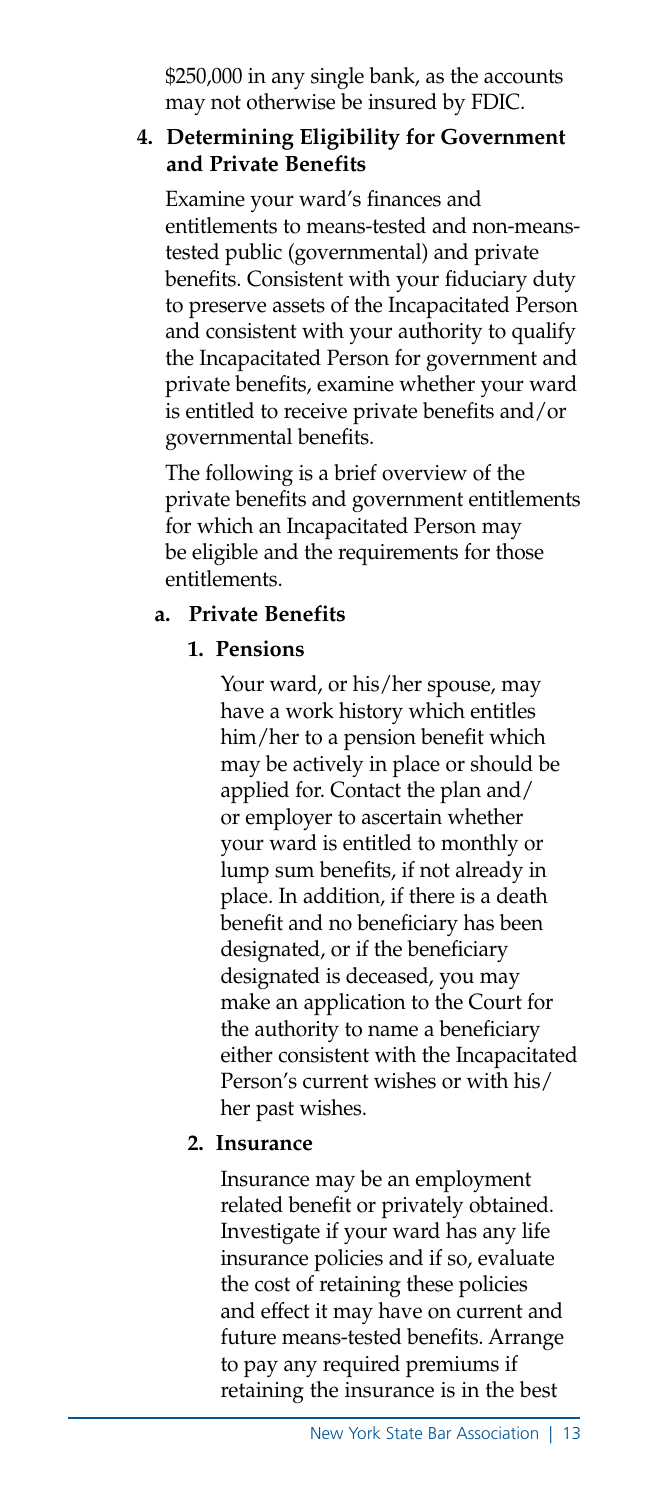interest of the Incapacitated Person. If the designated beneficiary on the life insurance policy is deceased, you may make an application to the Court to name a beneficiary either consistent with the Incapacitated Person's current wishes or with his/her past wishes.

#### **3. Annuities**

Annuities may be in payout status or may consist of a lump sum accruing interest which will make distributions in the future. Determine whether an annuity should be annuitized, thereby giving an income stream to your ward. Evaluation must be made on any payout option so as not to jeopardize your ward's current or future eligibility for means-tested benefits (i.e. SSI and/ or Medicaid).

Not all annuities are equal. Nonqualified annuities outside of a qualified retirement account purchased prior to the Deficit Reduction Act require that Medicaid be made the secondary beneficiary for payback of services provided. The rules are technical and should be evaluated carefully.

#### **4. Disability Benefits**

If the Incapacitated Person is a disabled person s/he may have worked and be eligible for private or public disability insurance payments. Investigate if any disability benefit is due to your ward and if so, file to obtain this benefit.

#### **5. Long Term Care Insurance**

Determine if your ward has a long term care insurance policy. If so, file for the appropriate benefit when your ward meets the requirements for obtaining the coverage. Long term care insurance policies have specific requirements when benefits are sought (i.e. assistance with two or more activities of daily living). Evaluate the policy's requirements carefully and submit supporting medical and other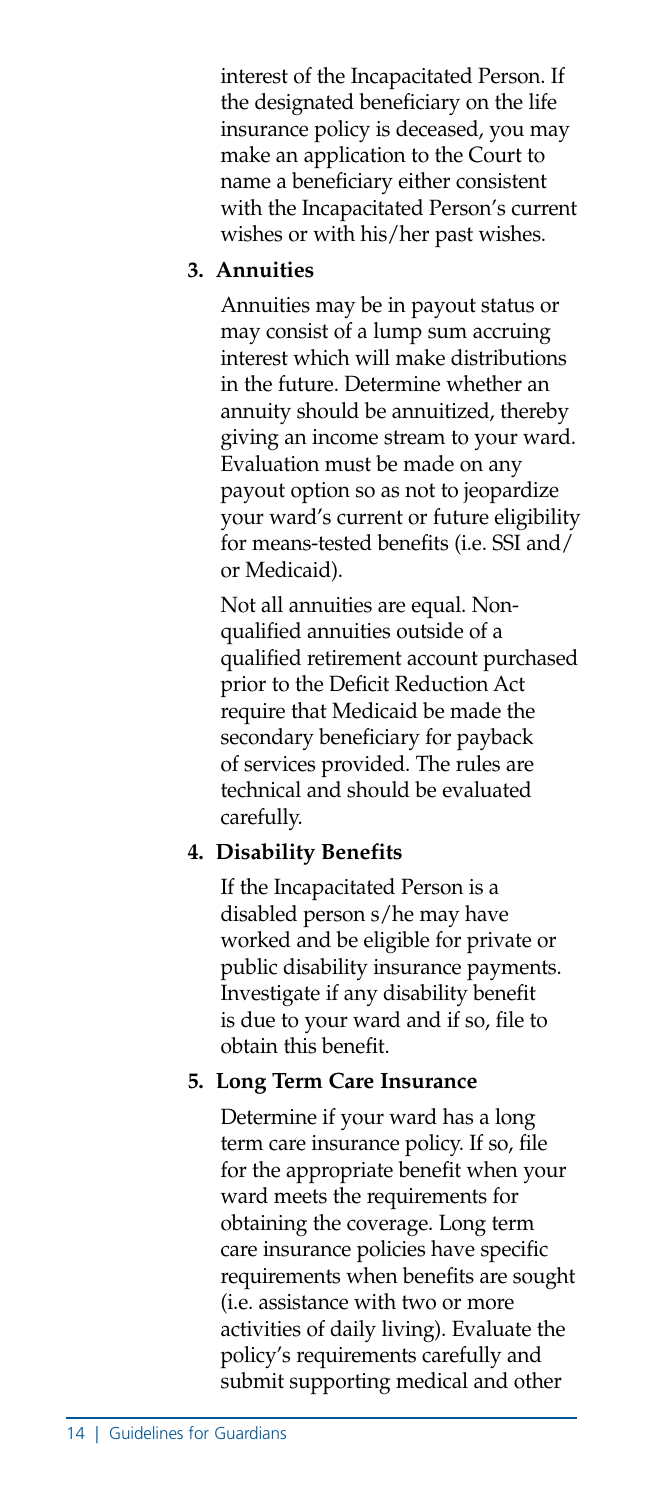required documentation when filing your claim for benefits on behalf of your ward.

#### **b. Government Entitlements: Social Security Retirement, SSI, Social Security Disability, Disabled Adult Child Benefits, Medicare, Medicaid**

The Social Security Act has different programs which provide either financial payments to recipients or health care coverage. The following is a brief overview of the programs for which your ward may be eligible:

#### **1. Social Security Retirement Benefits**

For workers age 62 and older who have paid into the Social Security System and are now retired, Social Security provides monthly payments based on the earnings and number of quarters worked. Benefits may also be available for the worker's spouse.

#### **2. Social Security Disability Benefits (SSD)**

Workers who have paid into the Social Security system and are no longer able to engage in substantial gainful employment within the national economy because of a total disability may be eligible to receive Social Security Disability payments. Depending on the worker's age, a minimum amount of quarters must have been worked to obtain this benefit.

#### **3. Disabled Adult Child Benefits**

Children disabled prior to age 22 whose parents are retired, deceased or disabled may receive the Disabled Adult Child benefit as a dependent based upon the parent's earnings. Proof of disability before age 22 is required.

#### **4. Supplemental Security Income (SSI)**

This is a means-tested benefit which provides financial assistance to the aged (over 65), blind or disabled (unable to engage in gainful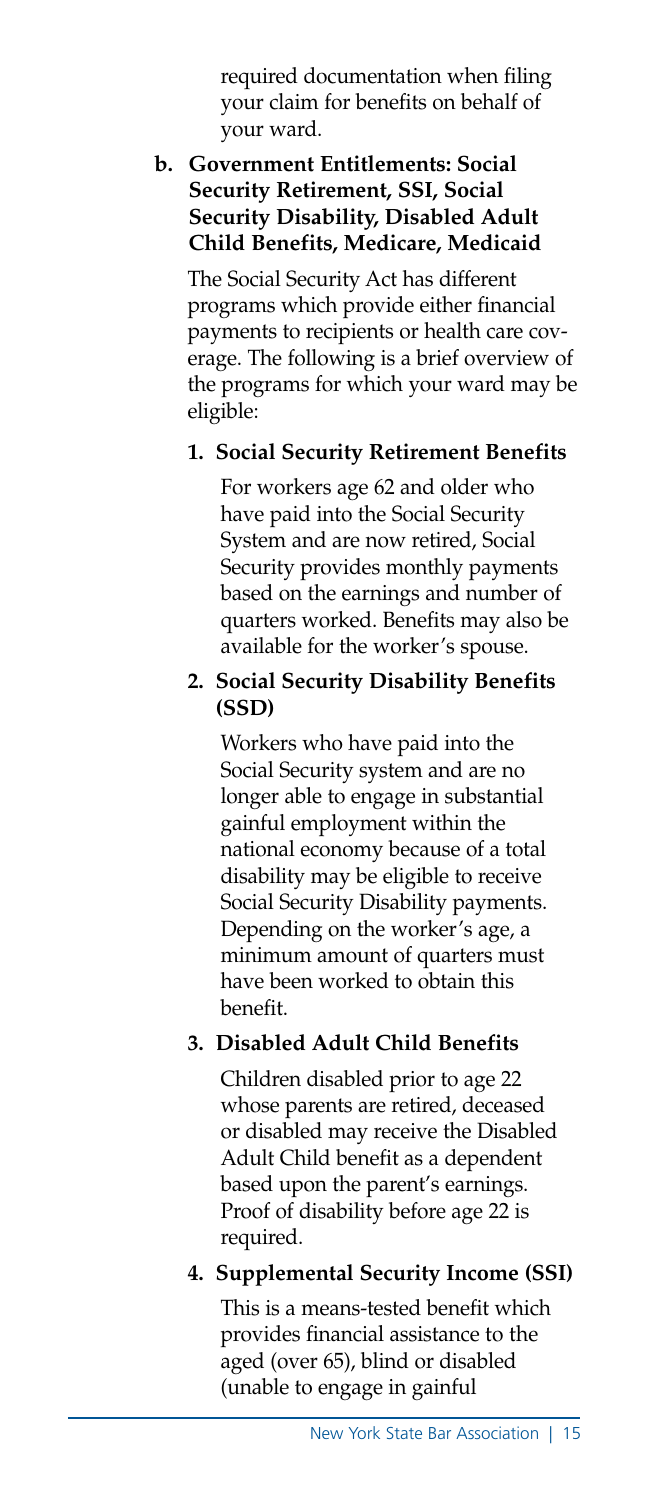employment in the national economy) who have not worked the requisite number of quarters or who have never worked and/or paid into the Social Security system. The 2018 SSI maximum federal benefit provides income up to \$750/month plus a New York State supplement of \$87 per month for persons residing in their own households.

This benefit considers all other sources of income, and will add only what is necessary to bring the aged, blind or disabled person up to these income levels. For those in congregate care facilities such as adult homes and community residences, in 2018, SSI will pay more than \$1,016.48/ month, up to \$1,444.00/month, depending on the level of services. These figures change annually with a cost of living adjustment.

#### **5. Medicare**

For those who have paid into the Social Security System and are 65 years of age or older, the Medicare program provides limited coverage for hospitals, skilled nursing care, physicians' services, and prescription drugs.

Under *Part A*, for hospital stays, the first 60 days are covered after an initial deductible, while days 60-150 have a copay. For nursing or rehabilitative home stays, the coverage is 100% for days 1-20, providing the patient is receiving skilled care and enters the skilled care facility within 30 days of a three-day minimum hospital stay, not on observation status. After the initial 20 days, if additional skilled care is required, Medicare will pay for up to an additional 80 days, less a deductible of \$167.50 per day in 2018.

Under *Part B*, physicians' charges are covered, less a 20% copay and a deductible. The Part B premium is based in part on income.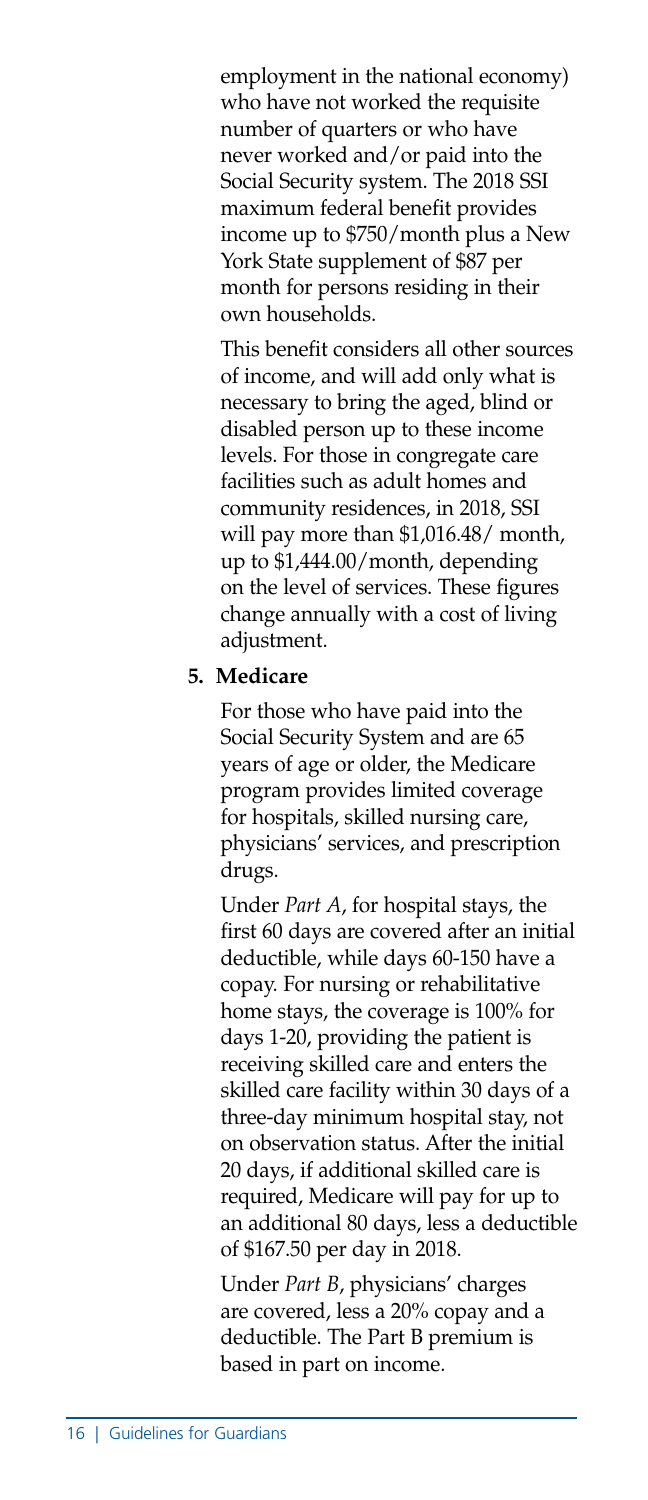Under *Part D*, Medicare covers a portion of prescription drug costs with co-pays and deductibles. Various prescription drug plans cover different medications. Ask your ward's pharmacist if the plan enrolled in is suitable for your ward, given his/her prescription drug needs/formulary.

*Medicare Supplemental Policies, A-J*, offer a supplement to these benefits.

Beware of the penalties assessed against your ward if, once eligible for Medicare A, B and D, your ward fails to enroll, unless creditable coverage is in place and provided, with proof provided to Medicare. For more information visit www.medicare.gov.

#### **6. Medicaid**

Medicaid is a means-tested health benefit program under the Social Security Act that provides wideranging health care coverage, skilled nursing and rehabilitative care, and custodial care, both at home and in a nursing facility. Asset and income limits apply. In 2018, the applicant/recipient may have no more than \$15,150 in available, countable resources. Exempt resources, such as a car, a house in which the Medicaid recipient resides with a 2018 home equity limit of \$858,000.00, an irrevocable prepaid funeral contract, and qualified retirement accounts in payout status are not countable resources when computing Medicaid eligibility. In 2018, the applicant/recipient may have an income of no more than \$842 per month plus a \$20 per month SSI income disregard in certain counties.

#### **7. Veterans' Benefits**

Inquire with the Veterans' Administration whether your ward is eligible for Veterans' Benefits if your ward performed active military service.

Veterans of any age may be eligible for benefits and services.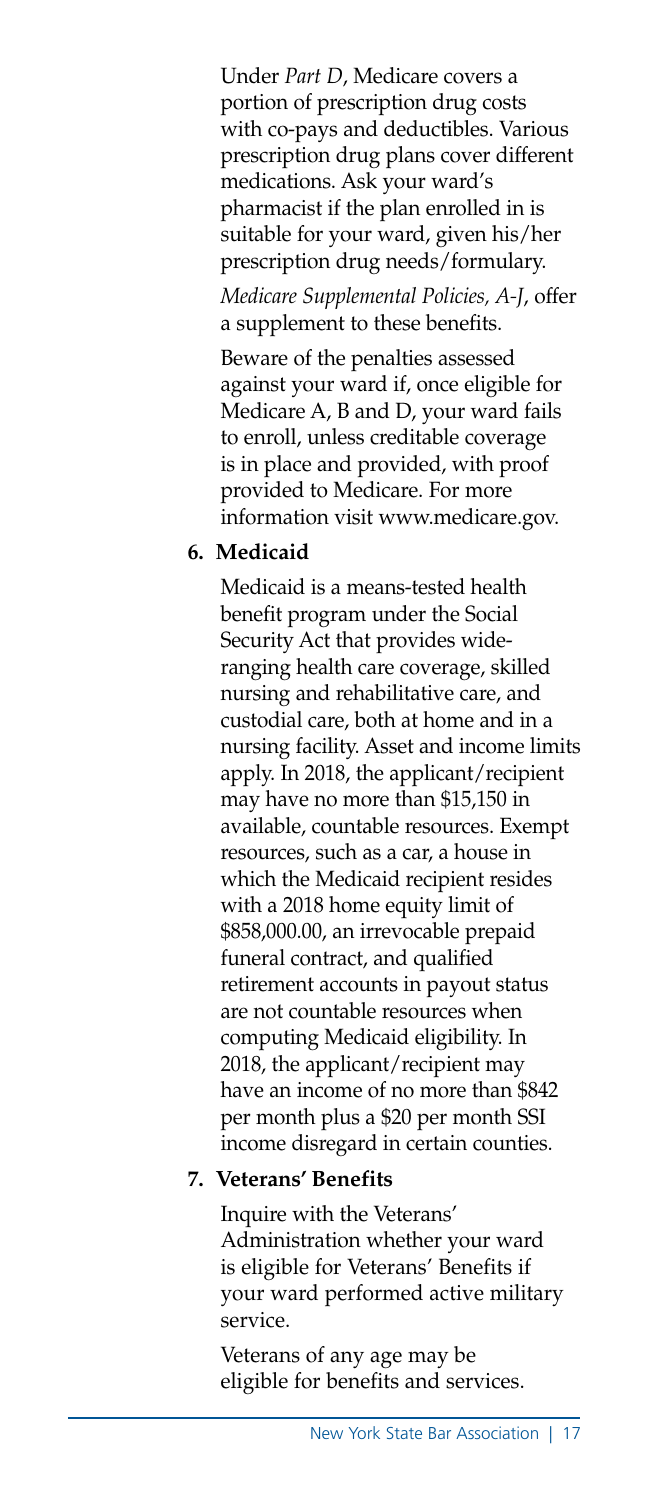Veterans' dependents and survivors may also qualify. If benefits are based on disability, the Veterans' Administration must make the disability determination. Available benefits vary based on income, resources, number of dependents, and disability.

Disability compensation is provided to veterans with service-related disabilities or conditions.

Pension benefits are available to veterans and surviving relatives depending on income and resources.

Medical benefits may include care at VA hospitals, outpatient services, skilled nursing facilities, and at-home care.

#### **c. Supplemental Needs Trusts**

You may be serving both as a Guardian for Property Management and as Trustee of your ward's Supplemental Needs Trust. Supplemental Needs Trusts have strict requirements which must be followed carefully to avoid disqualifying your ward from governmental meanstested benefits.

The trust document will detail the rules concerning disbursements from the trust. All trust funds must be expended solely on your ward. Cash and gifts of any type are not allowed. You must give advance notice to the local Department of Social Services prior to making certain disbursements from the Supplemental Needs Trust. Your attorney will explain the special rules that apply when you are the Trustee as well as the Guardian.

#### **5. Ensuring Receipt of Court Approval for Any Unusual Expenditures**

In many counties, any items not approved in a budget and which are not clearly for the Incapacitated Person must have prior court approval.

#### **6. Contracts to Sell Real Property**

The procedure for selling and purchasing real property varies from county to county.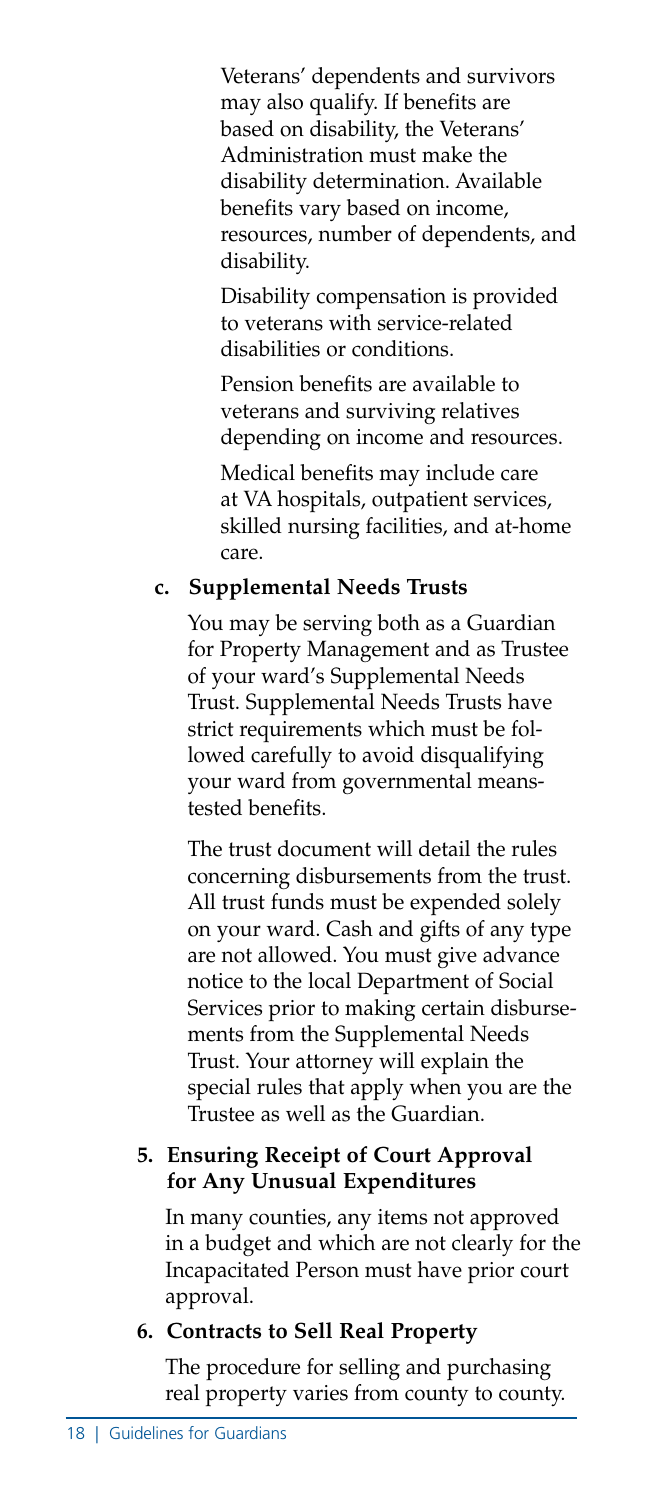Consult your attorney as to the process in the county where the Guardianship exists.

Prior Court approval is required before entering into any contract to buy or sell real property. The Court will generally require an appraisal and may appoint its own Part 36 appraiser. Any contract to sell must be conditioned upon the Court approving the sale.

For those counties following Article 17 of the Real Property Actions and Proceedings Law (RPAPL § 17), you bring a proceeding by filing a Petition stating why you believe purchasing or selling real property is in the best interest of the Incapacitated Person.

Your attorney will assist you in bringing a Petition seeking the Court's approval for your anticipated purchase or sale. Your attorney will also advise whether or not you may utilize the Incapacitated Person's funds as a down payment prior to Court approval.

#### **7. Authorizing Access to or Release of Confidential Records**

Determine who should receive and review medical and other confidential records of your ward. You may execute authorizations for the release of records as necessary.

#### **8. Exercising Rights to Elect Options and Change Beneficiaries Under Insurance and Annuity Policies and to Surrender the Policies for Cash Value**

The Order and Judgment appointing you the Guardian may direct you to manage the insurance assets and annuity policies of your ward. Options may need to be elected for payout. Surrendering a policy with a cash surrender value which would otherwise render your ward ineligible for means-tested benefits may be required. Beneficiaries may need to be changed if a stated beneficiary is deceased or is him/ herself a recipient of means-tested public benefits. Seek Court approval before changing any beneficiary designation or taking other action which might need specific authorization.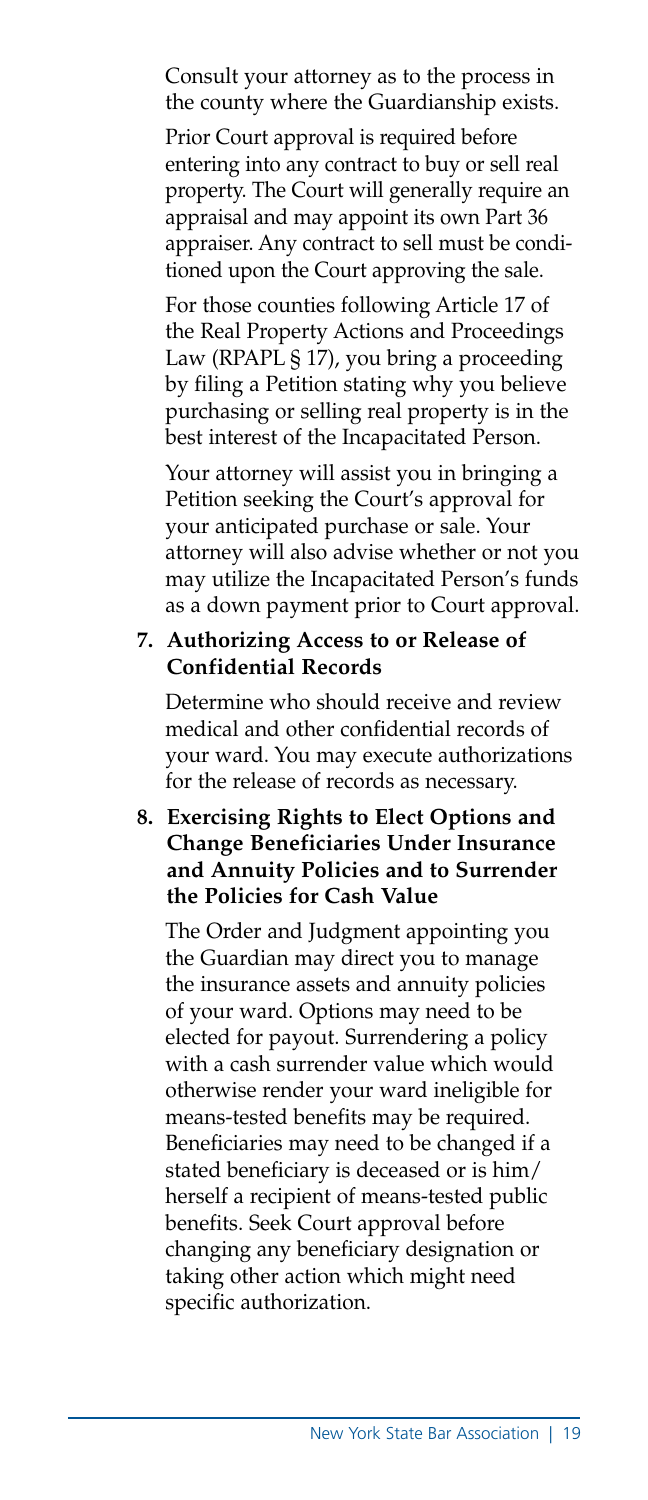#### **9. Requesting Court Approval for Retaining Attorneys and Accountants**

While the Order and Judgment may authorize you to represent your ward's interests in any state of the United States and New York State, and while the Order and Judgment may authorize you to retain an attorney or accountant, in down- state counties, no fees from the Incapacitated Person may be paid to the attorney or accountant without prior Order of the Court. These fees may be authorized in the annual accounting, or the attorney may make an application to the Court for the approval of attorney's fees. In some counties, the Order and Judgment will provide for reasonable accountant's or attorney's fees for the filing of annual tax returns and/or preparation of the annual accounts, requiring no additional Court order provided the fees do not exceed the limit set by the Order. If a provision for attorney's or accountant's fees is not stated in the Order appointing Guardian, separate Court approval must be sought.

#### **C. Powers of the Guardian for Personal Needs**

The Petition for the Appointment of a Guardian may have sought the Court's approval of a plan for you to provide for your ward's needs. Any plan must provide the least restrictive environment for your ward, respecting any wishes which your ward may communicate or are known, and which leave him/her with the greatest autonomy and independence possible.

Keeping your ward safely in the community should be given the greatest preference when considering placement options. You have the authority and the duty to provide for your ward's needs, including his/her safety, health, social, environmental, and living conditions.

#### **1. Medical, Dental, and Mental Health Services for Your Ward**

Schedule necessary medical, dental, and mental health appointments for your ward as is prudent, necessary and required. Familiarize yourself with your ward's health care providers and continue using these providers unless a change is warranted. Make sure your ward's medications are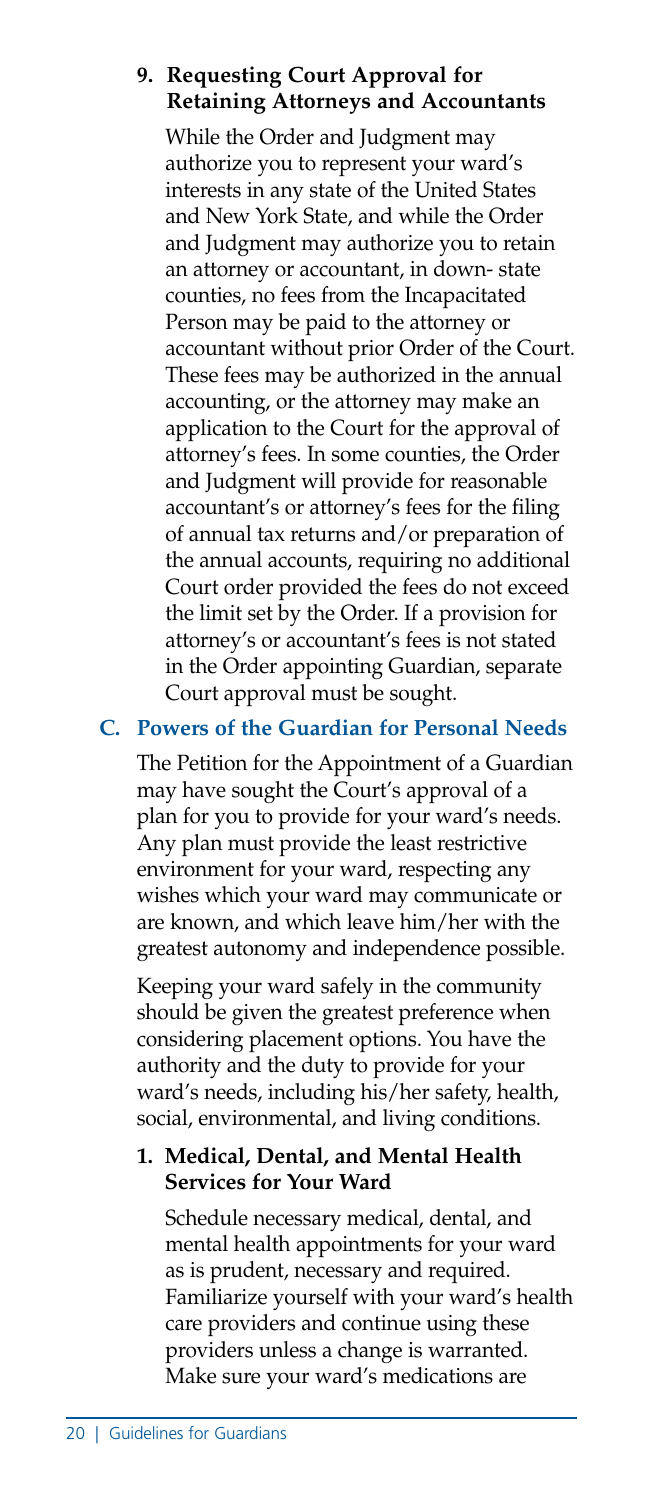properly managed and that you are aware of all of his/her diagnoses and treatment plans and preferences. Arrange for your ward to have an annual physical, as well as to be followed as required by all specialists. If practical, attend appointments with your ward to familiarize yourself with his/her medical providers.

#### **2. Applying for Government and Private Benefits**

Work together with the Property Guardian to evaluate and obtain government and private medical benefits. See duties of the Guardian for Property Management, above.

#### **3. Authority to Make Residential Placement**

As Guardian, you will need Court approval before placing your ward in a skilled nursing facility or an adult home. If such admission was contemplated at the time of the Petition to Appoint a Guardian, the Court may have already consented to the plan and have authorized you to choose a more restrictive environment for your ward than the one in which your ward was residing prior to your appointment.

Before seeking to place your ward in a long term care facility, consider the existence and availability of family, friends and community services; the care, comfort and maintenance and rehabilitation of the Incapacitated Person; and the needs of anyone your ward resides with. As long as it is reasonable under the circumstances to maintain the Incapacitated Person in the community, residential placement cannot occur without the consent of the Incapacitated Person and/ or of the Court.

When assessing placement in a residential facility, analyze the cost, resources, and benefits available to pay for this placement. If your ward has unlimited resources, the payment source is not a problem. However, this is generally not the case, and careful evaluation as to ongoing payment source or available benefit must be made. In certain adult home and congregate care living arrangements, the SSI program covers room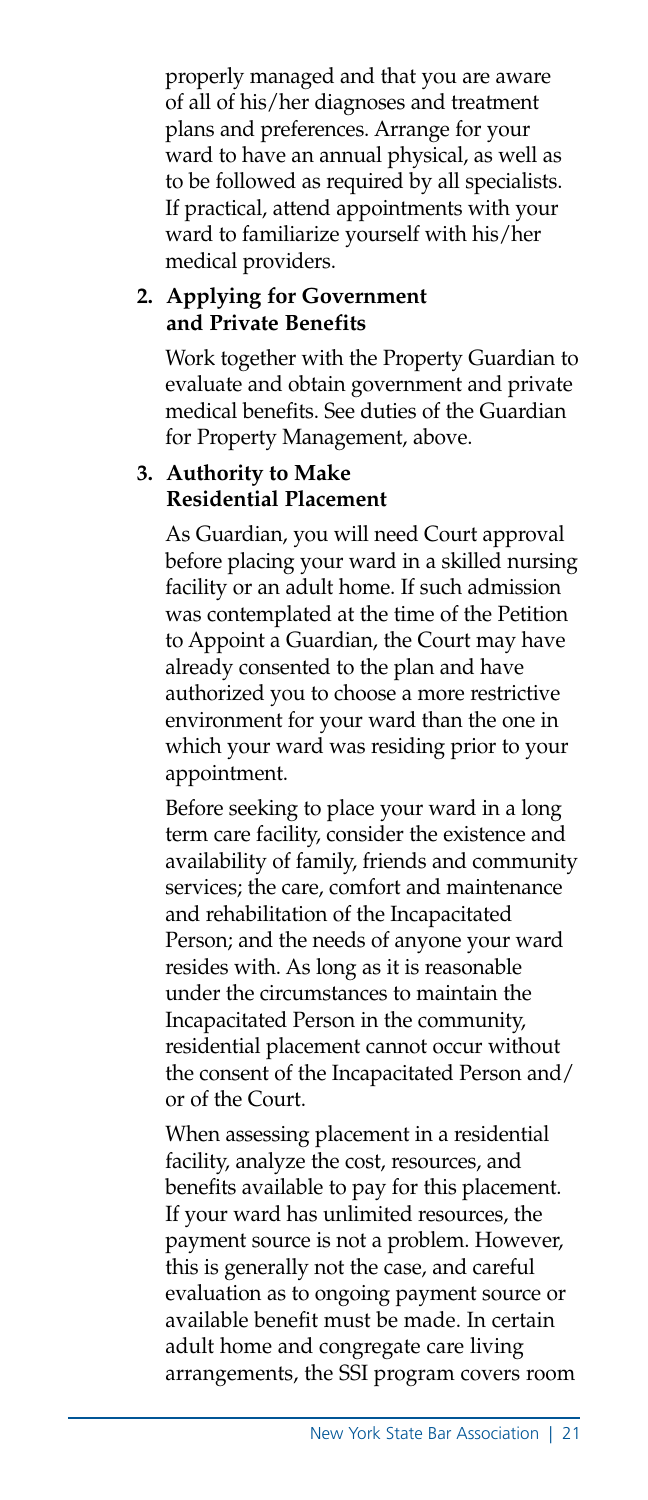and board provided the resident's income is less than the applicable SSI rate for that type of home. The Medicaid program may not cover room and board at an adult home, for example, but it may cover the care at certain other assisted living facilities, while others are paid for only privately. Analysis as to the ongoing ability to pay or have coverage for the stay at these facilities must be made.

In a skilled nursing facility, the Medicaid program will pay for room, board, therapeutic, skilled care and medical treatment for eligible applicants. For private pay residents, costs vary depending on the county and the facility. The Medicaid program will pay fully for the services if a resident is eligible at the Medicaid rate.

Medicaid will make payment in a nursing home only if the applicant has no more than \$15,150 in available assets (in 2018), and if any waiting period caused by any transfer of assets for less than fair market value has passed. Your attorney can assist you in determining when and if it is proper for you to apply for Medicaid on behalf of your ward. You should not submit a Medicaid application for long term care in a nursing facility if any transfers were made for less than fair market value within the prior five-year lookback period. Seek legal counsel if questions arise.

No Guardian may consent to the voluntary formal or informal admission of the Incapacitated Person to a mental hygiene facility such as a psychiatric hospital or to an alcoholism facility. These admissions are procedurally directed in other parts of the Mental Hygiene Law.

#### **4. Authority to Make Medical Decisions**

Guardians are generally given the authority to consent to or refuse generally accepted routine or major medical or dental treatment. If you have this power, you must make treatment decisions in accordance with the patient's wishes, including his/her religious and moral beliefs, or, if these wishes are not known and cannot be ascertained with reasonable diligence, in accordance with your ward's best interests.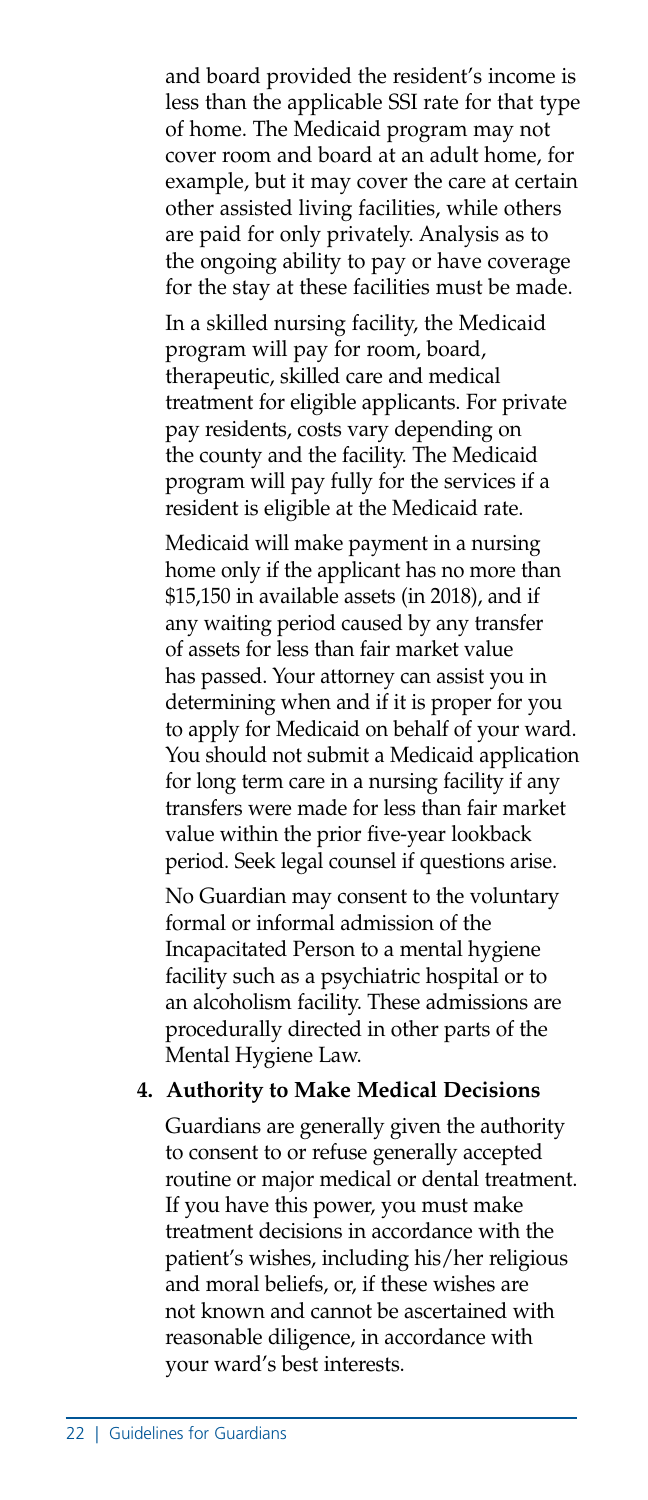The *best interests standard* would include: a consideration of the dignity and uniqueness of the Incapacitated Person; the possibility and extent of preserving the Incapacitated Person's life; the preservation, improvement or restoration of the Incapacitated Person's health or functioning; the relief of the Incapacitated Person's suffering; the adverse side effects associated with the treatment; the consideration of any less intrusive alternative treatments; and other concerns and values that a reasonable person in the Incapacitated Person's circumstances would wish to consider.

The Court may have revoked *advance directives* such as Do Not Resuscitate Orders, Health Care Proxies and Living Wills, if they conflict with the powers given to the Guardian and/or if the person who had been appointed was not fulfilling his duty to the Incapacitated Person.

Depending on how the Order and Judgment is drafted, you may have been granted the specific power to consent to withhold or withdraw *life-sustaining treatment*, including artificial nutrition and hydration. If the issue arises, and the power is not specifically granted in the Order appointing you, you should consult your attorney.

#### **V. ANNUAL ACCOUNTS AND REPORTS (ACCOUNT)**

 Keeping accurate financial records that reflect all income and expenditures is essential and required.

 Each year, on or before May 31, you must file your prior calendar year's Annual Account and Report with the Court. Details as to what is required in the Annual Account and Report are provided in the Guardianship training course, and sample forms may be obtained from the County Clerk, depending on the county.

 The Annual Account should detail the assets marshaled, income received and all expenditures by category made by you on behalf of your ward during the prior calendar year.

 You must keep detailed and accurate records and have bills, receipts, statements and cancelled checks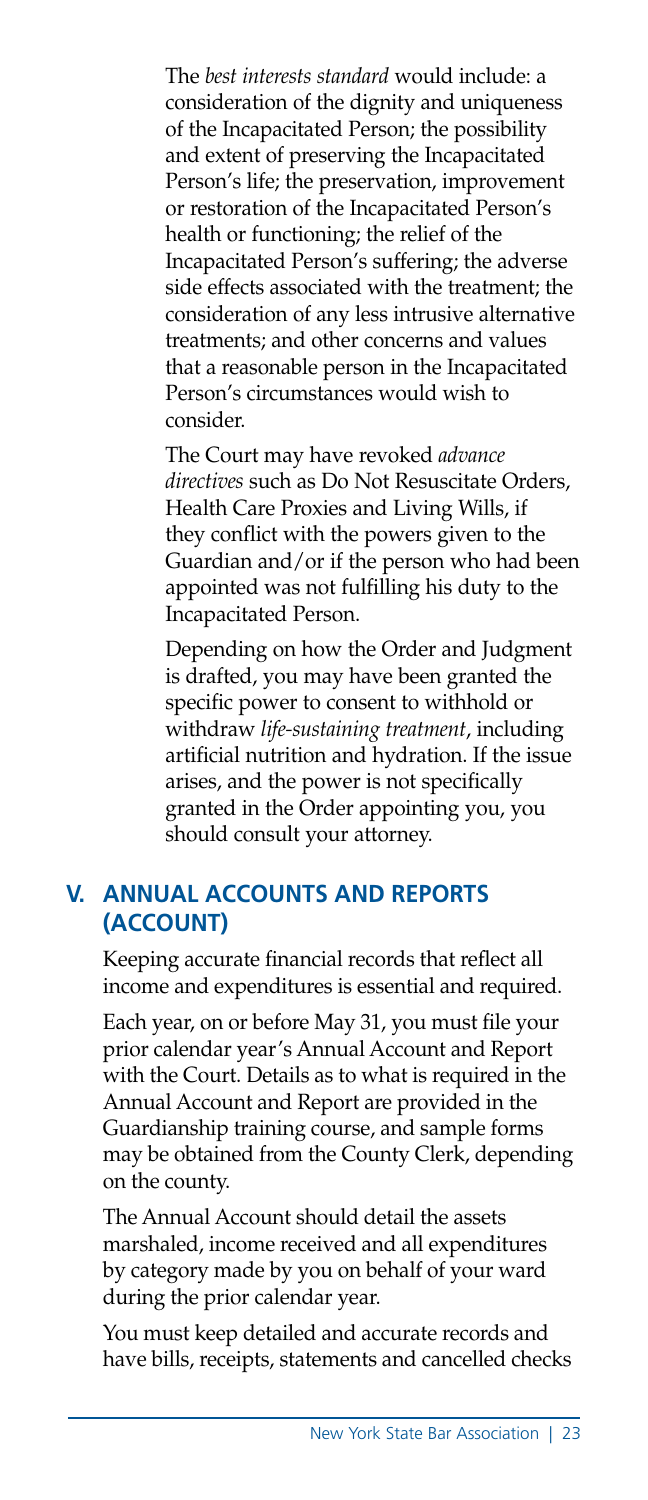to back up expenditures. Your account should detail the starting balance, the income earned from each account, income from all other sources (pension, SSI, SSD, retirement benefits, annuities, etc.).

 Your disbursements should be categorized by the type of expenditure. Typical categories include health care aides, prescriptions, room and board at a facility, physicians' bills, clothing, rent, utilities, food, insurance, maintenance and repairs, guardianship expenses, prepaid funeral and burial, taxes, etc., with a line total for each category. Backup documentation should be available and complete. Some Court Examiners will want copies of all bank statements, canceled checks, bills to substantiate checks written, proof of income and income tax returns. Others will want this underlying documentation only upon request. You may be asked for this documentation years after filing your account. Some counties require you to keep all documentation, even for approved accountings, through the time of the approval of the Final Account at the termination of the guardianship, which may be years or even decades after the Annual Account was filed.

 The beginning balance, plus the income received, less the disbursements, should equal the balance on hand retained at the end of the year  $(12/31/20)$ .

File the original account with the Court.

 A copy should be sent to the Incapacitated Person, the surety bond company, and the Court Examiner. If the Incapacitated Person resides in a facility, a copy of the report should be sent to the Chief Executive Officer of the facility. If the facility is a skilled nursing facility, the Court may require you to send a copy to the Mental Hygiene Legal Service of the judicial department where your ward resides or where the guardianship is established. If your ward is on Medicaid, you should also send a copy of the accounting to the Commissioner of the Department of Social Services where your ward resides and receives benefits.

 You may not take any commissions for your services as Guardian without the Court setting your compensation in the Order approving your Annual Account. In some courts, your compensation will be based upon a percentage of funds received and paid out, while other courts will fix compensation based upon a percentage of the principal. In other counties, the time that you spend will be compensated on an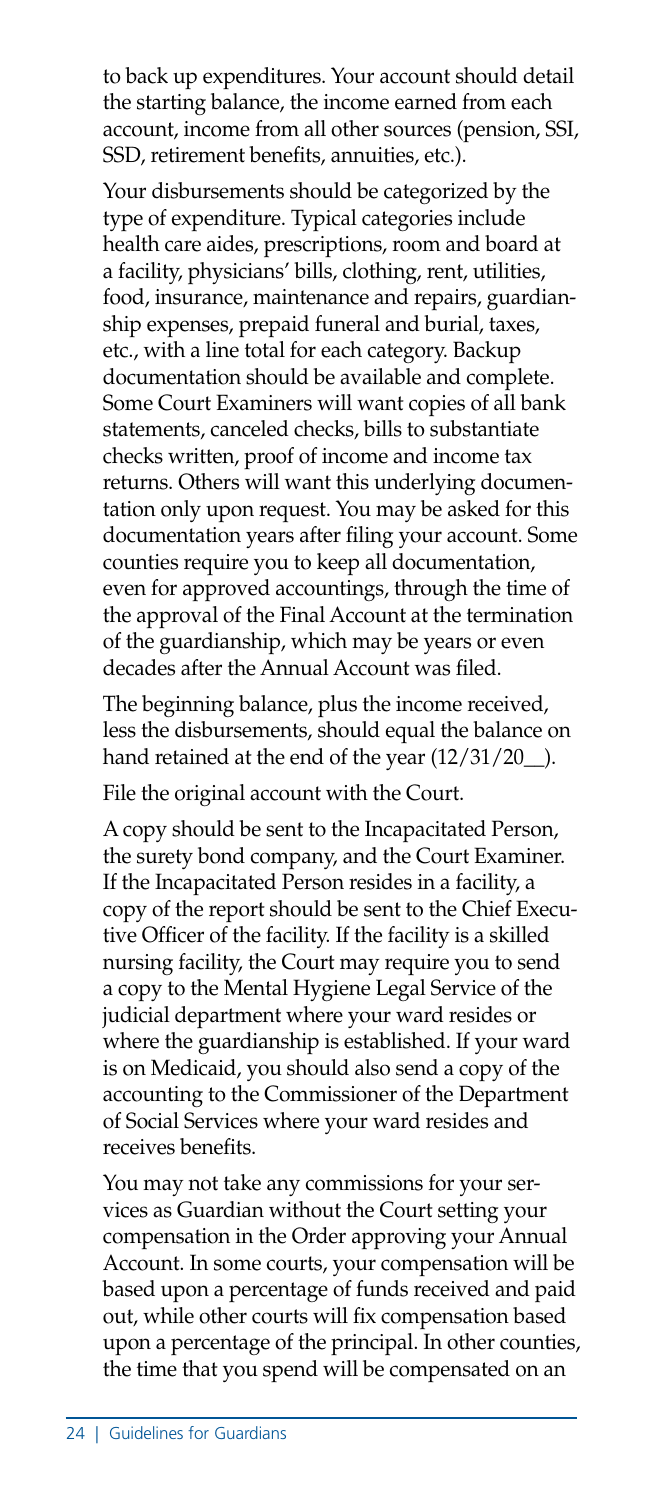hourly basis. You should include form U.C.S. 875 for the recording of Court- Ordered compensation.

 In many counties, the Court Examiner will review the report and submit recommendations to the assigned Justice for approval. The resulting Court Order will generally include the approval of the annual account, the fixing of compensation for the guardian and approval of compensation of the Court Examiner. Accountant fees and/or counsel fees may also be set in this Order.

#### **VI. UNIFORM ADUIT GUARDIANSHIP AND PRO-TECTIVE PROCEEDINGS JURISDICTION ACT**

 New York State has formally adopted the Uniform Adult Guardianship and Protective Proceedings Jurisdiction Act (UAGPPJA), which acknowledges the mobile nature of society and of legal problems that can arise when incapacitated adults move from one state to another.

 On Apri1 21, 2014, the UAGPPJA went into effect as Article 83 of the Mental Hygiene Law of the State of New York.

 The UAGPPJA essentially creates a mechanism for resolving multi-jurisdictional disputes by helping accomplish the following three goals:

- Identifying one singular state court to adjudicate first-time guardianship petitions;
- Establishing a system of transferring existing guardianship appointments from one state to the other; and
- Establishing a system for recognizing and enforcing guardianship orders of one state in another.

If multistate guardianship issues arise you may need the assistance of counsel to navigate these issues.

#### **VII.TERMINATION OF GUARDIANSHIP**

 The process to conclude the Guardianship, if your ward dies or termination is otherwise required, requires the filing of a Statement of Death upon all interested parties by certified mail, return receipt requested, within 20 days of the Incapacitated Person's death.

 Within 150 days of the Incapacitated Person's death, you must make a motion to Judicially Settle the Final Accounting. The Final Accounting and Statement of Assets and Notice of Claims must be part of this motion. You are required to deliver the remain